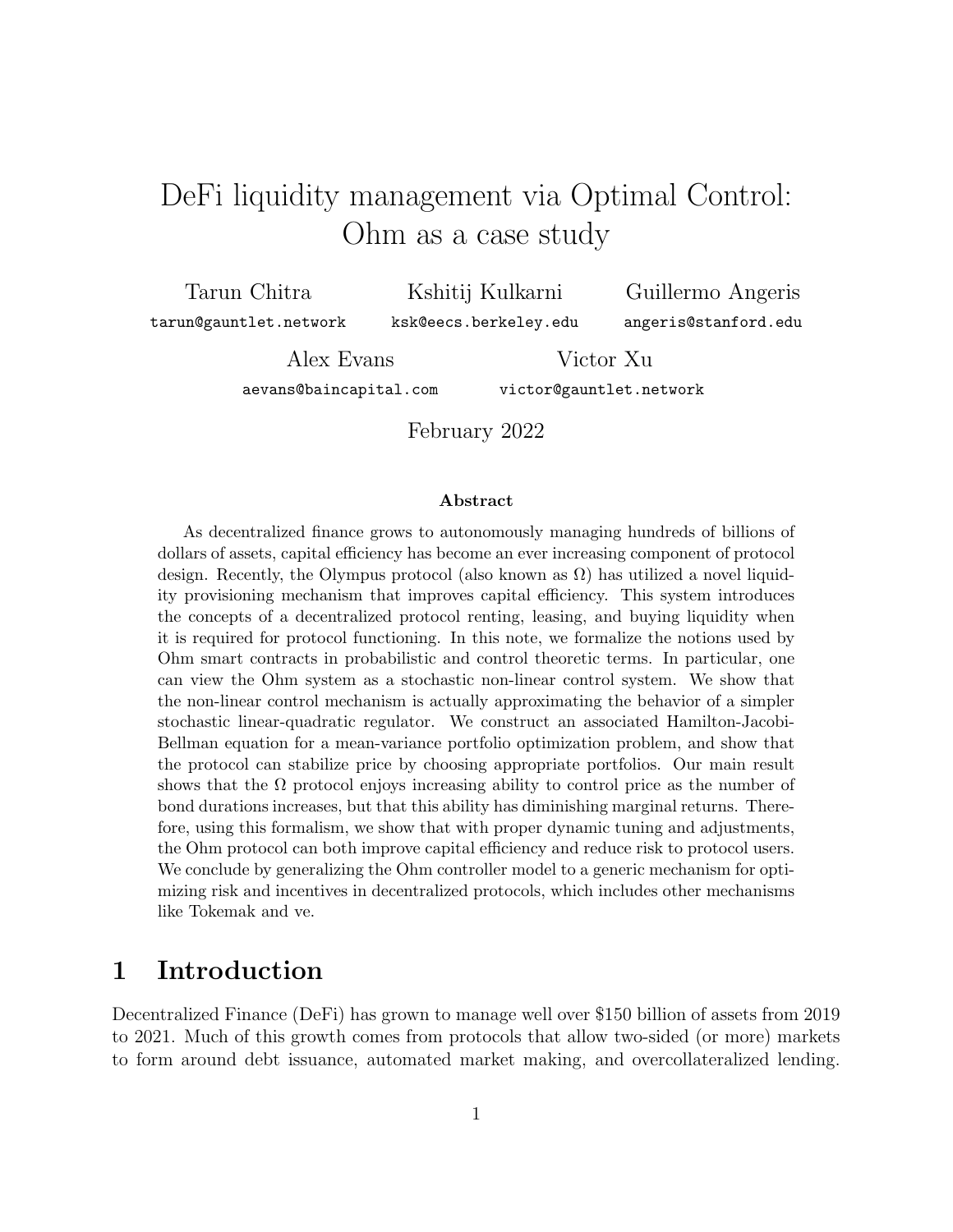DeFi elides centralized third-parties who control liquidity flows (e.g. banks and brokers) and instead replaces them with a smart contract that manages rules for issuing debt and trading. Elision of third-parties, however, comes at a cost.

In order to execute functionality like liquidations of defaulted loans, DeFi protocols need to incentivize particular actors to interact and provide capital to a protocol. For instance, the two largest lending protcools, Aave and Compound, rely on actors known as liquidators to buy collateral backing a defaulted loan from the protocol  $[1, 2, 3]$  $[1, 2, 3]$  $[1, 2, 3]$ . The main reason a protocol does this is to enforce an invariant, e.g. the assets held in the protocol are worth more than the protocol's outstanding liabilities [\[4\]](#page-23-3). Other protocols, such as Liquity [\[5\]](#page-23-4), instead incentivize pools of liquidity that are used for automatically buying bad loans, akin to an insurance capital buffer. For such protocols, incentivizing protocol liquidity is equivalent to reducing protocol risk (e.g. the quantity of defaulted loans that cannot be removed from the protocol's books). In order to entice users to lock their assets into such a capital buffer pool, protocols issue governance tokens, which act as pseudo-equity in the protocol. Users can use their governance tokens to propose and vote on changes to the protocol, including interest rates, margin requirements, and other parameters.

Liquidity Incentivization. When DeFi protocols initially grew rapidly in the summer of 2020, they incentivized liquidity by providing governance token-based liquidity incentives. Users who allocated capital to protocols in order to earn liquidity incentives were known as yield farmers [\[6\]](#page-23-5). Protocols effectively acquired users by paying in percentange ownership of the network, initially realizing the dream of decentralized protocols that are wholly owned by their users. However, as the number of protocols rose dramatically in 2020 and 2021 [\[7\]](#page-23-6), yield farming became more efficient and allocators would rapidly migrate capital between protocols. This led to protocols that launched and were initially funded with billions of dollars of capital in liquidity, only to see that capital quantity dwindle dramatically once token incentives became scarcer.

One of the difficulties of paying for liquidity with equity-like instruments is that the quantity of liquidity provided to a protocol becomes highly correlated to the price of the equity instrument. When there is a large drawdown in the price of a governance token (which serves as the equity-like instrument), one can see liquidity leave from incentivized pools as the numéraire denominated yield also drops  $[8]$ . In a sense, a protocol is only really renting liquidity from a user, since they can remove their liquidity at any time. In traditional capital markets, companies usually pay for liquidity with bonds and swaps as opposed to direct sales of equity. However, the only asset that DeFi protocols truly own is the accrued fees from using the platform and the governance tokens that are in its treasury (e.g. on balance sheet). As such, they are forced to often pay for protocol liquidity using governance tokens when accrued fees aren't sufficient for network growth.

Automated market makers Curve and SushiSwap were the first liquidity provisioning protocols to try to slow down capital outflows from their protocols by incentivizing longduration liquidity [\[9,](#page-24-0) [10\]](#page-24-1). Both protocols effectively provided higher interest rates to users who locked up their liquidity for a long time frame. In Curve's case, the main increase in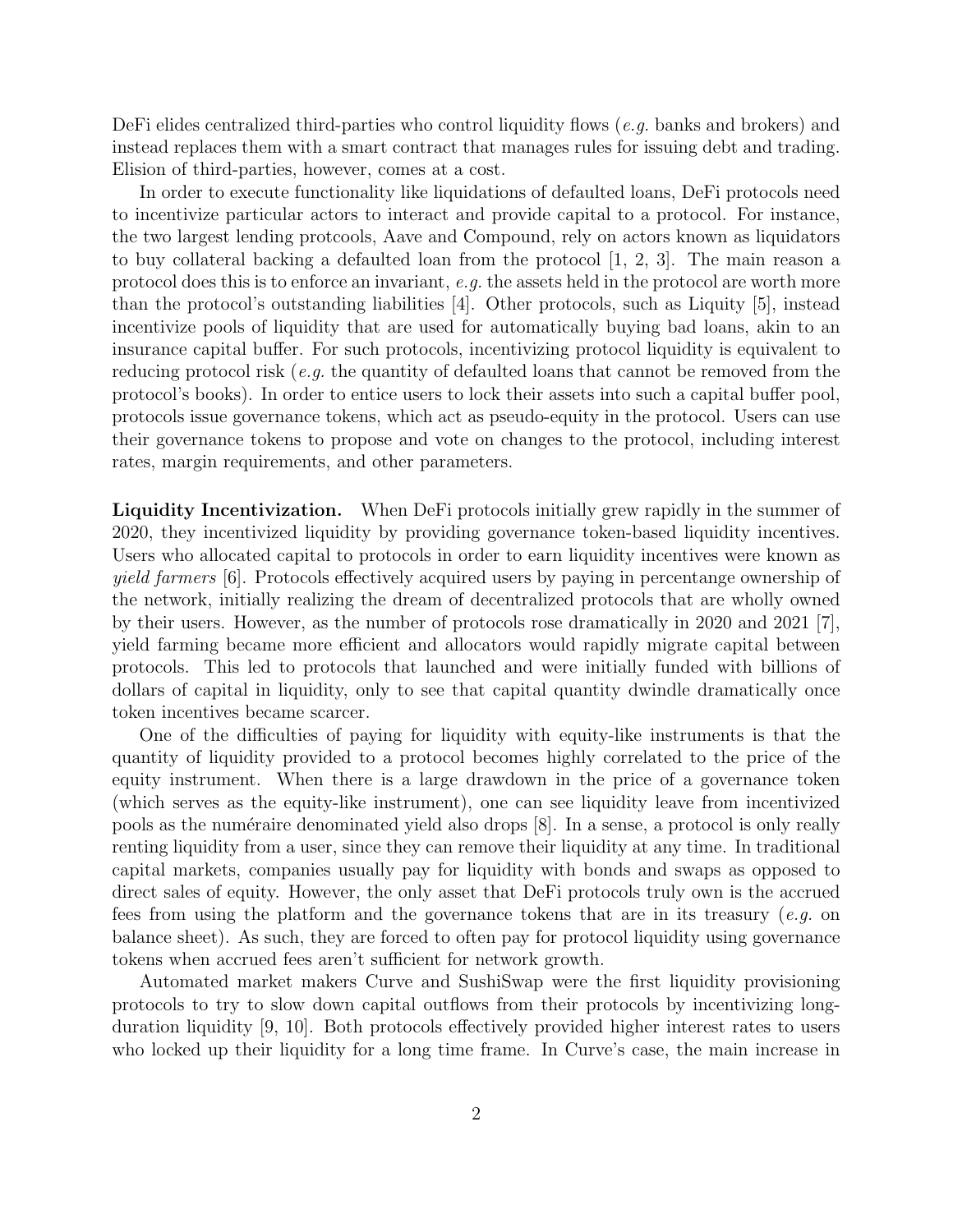incentivization came from 'boosts' which correspond to higher token incentives for longer lock-up commitments. By adding in duration constraints to ensure that liquidity didn't migrate, these protocols opened up the design space for liquidity incentivization. These vesting lock-ups and incentivization boosters effectively allowed for protocols to 'lease' liquidity for a given timeframe. However, these protocols provided such incentives in an ad hoc manner that did not systematically adjust incentives as a function of market activity and volume. As such, there was a tendency for control over liquidity parameters to be centralized which has led to some catastophic failures [\[11\]](#page-24-2).

Another concept that became increasingly popular in 2021 is the concept of *protocol*owned liquidity. This refers to idea that a protocol aggressively uses its earned fees and governance tokens to itself be a liquidity provider on a number of decentralized venues. One of the first protocols to explicitly do this was Fei, which used create-redeem fees to provide liquidity to a Uniswap pool. While the initial design had some setbacks [\[12\]](#page-24-3), this opened up the design space to DeFi protocols that 'buy' liquidity via the usage of DAO treasury funds.

OlympusDAO. The first protocol to combine all three aspects of liquidity provisioning — buy, lease, and rent — was OlympusDAO or Ohm. OlympusDAO aims to create a lowvolatilty reserve asset OHM, or  $\Omega$ , that can be used as a reserve currency. There are two main actions that owners of  $\Omega$  can take in the protocol, staking and liquidity provision (referred to as bonding in Ohm parlance). The goal of the protocol is to distribute token-based incentives to both stakers and liquidity providers in such a way that ensures reduced volatility while also allowing for new entrants (who want to hold and/or use  $\Omega$  as a store of value) to join the protocol.

A user who stakes  $\Omega$  earns a pro-rata portion of the inflation of the  $\Omega$  token, much like a proof-of-stake cryptocurrency (e.g. Solana, Cosmos, or Polkadot). The protocol utilizes staking to control the liquid supply of the asset, much like a central bank that issues repurchase agreements to reduce the liquid money supply in exchange for future interest rate payments. From the perspective of the  $\Omega$  DAO, the main purpose of staking is to reduce the liquid supply of  $\Omega$ , which acts (weakly) as a mechanism to mollify price volatility. On the other hand, a user who provides liquidity deposits  $\Omega$  and another asset (such as ETH or a stablecoin) into a constant function market maker (CFMM) [\[13\]](#page-24-4) and provides proof of liquidity provision to the Olympus protocol. These users (referred to as bonders) provide their assets to the protocol to ensure that new buyers who want to buy  $\Omega$  have ample liquidity to enter into positions. Ohm offers different types of bonds — some that have shorter durations (weeks) and others than are longer (months). The longer your duration of liquidity provision, the higher your expected  $\Omega$  reward. This represents the protocol *leasing* liquidity from liquidity providers rather than simply renting it. The protocol has to balance how much of its inflation and earned fees it spends on incentivizing these two actions.

Currently, the live Ohm protocol automates execution of some portions of the liquidity incentive allocation mechanism while implementing others components manually (*e.g.* via onchain governance). Our description of the portfolio allocation problem in §[3.1](#page-9-0) is more general formulation than what is implemented in Olympus. In particular, if one can numerically solve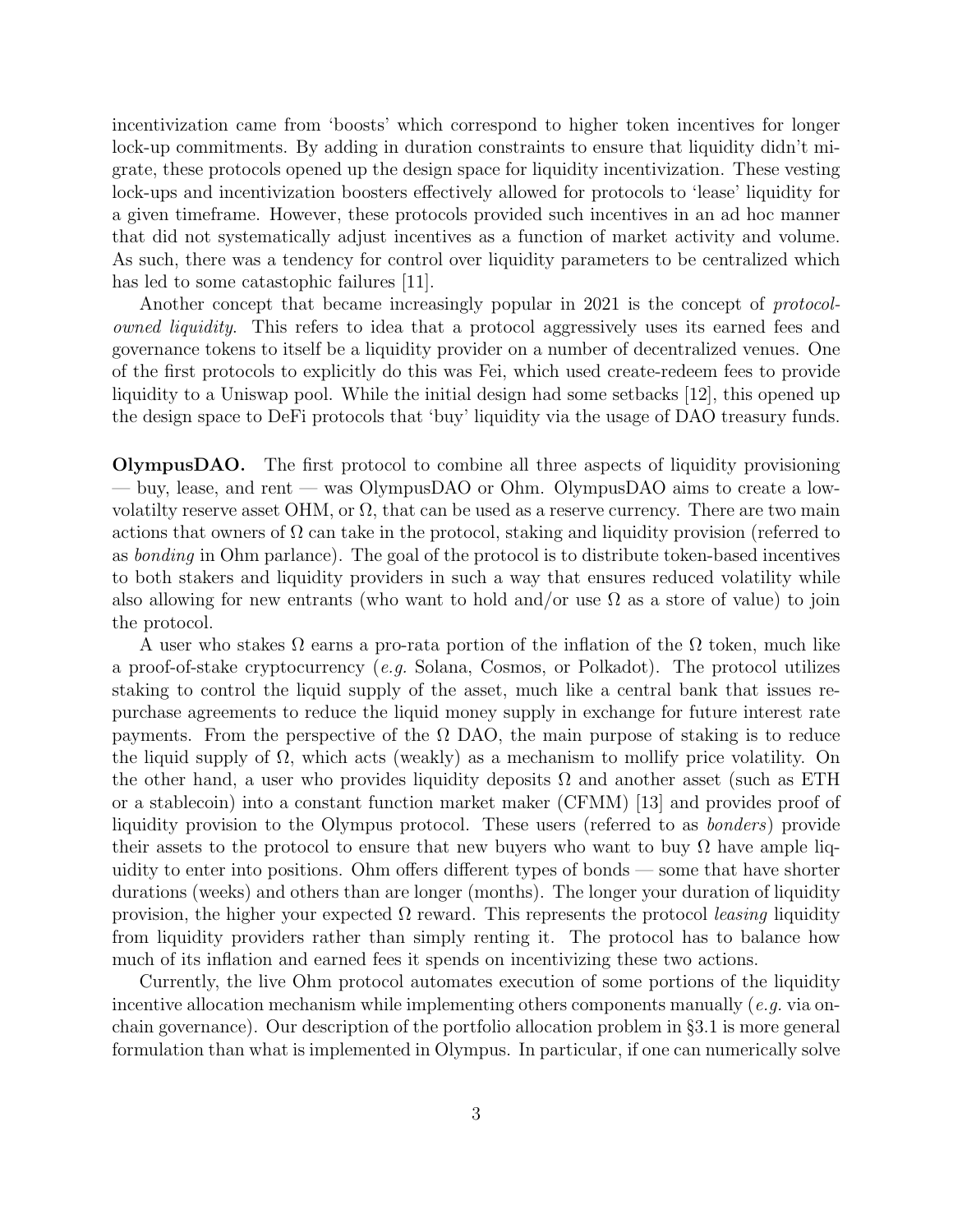for the parameters of the control models we propose in §[3.2,](#page-11-0) one can optimize and update allocation parameters in a principled manner. Our goal is to demonstrate the versatility and robustness properties of the mechanism, when viewed from the lens of control theory. Once formulated in this manner, we construct an associated stochastic Hamilton-Jacobi-Bellman (HJB) equation for the control problem. This allows protocol developers and managers to utilize numerical methods for solving for the optimal allocation of incentives to different parts of the protocol.

Recently, OlympusDAO governance has proposed using internal bonds as a mechanism for liquidity management and has suggested that "Olympus position itself toward a bondemphasized model of token emissions and distribution" [\[14\]](#page-24-5). We note that the results we derive below show that increasing the number of bond durations can allow the protocol to stabilize the price at a faster rate.

Our Contributions. In the sequel, we will focus on constructing a mathematical formalism for analyzing how Olympus balances incentives. We start in §[2](#page-4-0) by elucidating the mechanism that Olympus uses in production for determining the incentives paid to bonders as a non-linear feedback controller. The non-linear controller used in production is difficult to analyze from a stability perspective, e.g. it is difficult to discern the maximum magnitude of a price shock that the controller can mollify. However, we demonstrate in §[3.1](#page-9-0) that via a change of variables, the non-linear controller is effectively approximating a linear controller. This linear controller, which optimizes yields given to each pool instead of furnished price discounts, resembles the linear-quadratic regulator (LQR) [\[15,](#page-24-6) [16\]](#page-24-7), and is related to a mean-variance portfolio optimization problem. The linear-quadratic regulator has many theoretical guarantees on the stability and long-term behavior of the system. In particular, one can formally answer questions about how much of the control variable (e.g. incentives in the form of  $\Omega$  tokens) is needed to reduce the volatility of the asset by adding liquidity to CFMM pools.

Given this control mechanism, we subsequently formulate the Ohm protocol as a portfolio allocation problem. Within DeFi, equilibria between staking and liquidity provision for lending and staking derivatives have previously been analyzed as portfolio allocation problems [\[17,](#page-24-8) [18\]](#page-24-9). We extend these frameworks to include protocols that incentivize liquidity provision to CFMMs. The first portfolio allocation mechanism chosen is a mean-variance tracking model, described in §[3.2.](#page-11-0) This model is a generalization of the model used in [\[17\]](#page-24-8).

The mean-variance model can be explicitly represented as a stochastic linear-quadratic problem, which is proved in §[4.1.](#page-15-0) Given that the LQR has an explicit solution, we subsequently analyze how this model performs as the number of bonds increases. In §[4.2,](#page-17-0) we show that the rate of convergence of the price process associated with the linearized Ohm controller increases as the number of bonds increases, although the marginal improvement from each new bond decays. This suggests that the protocol can achieve its stated goals of high liquidity and reduced variance with a small number of correctly parametrized bonds. The correct bond parameters can be discerned by solving the correct HJB equation (which is defined in §[3.1\)](#page-9-0).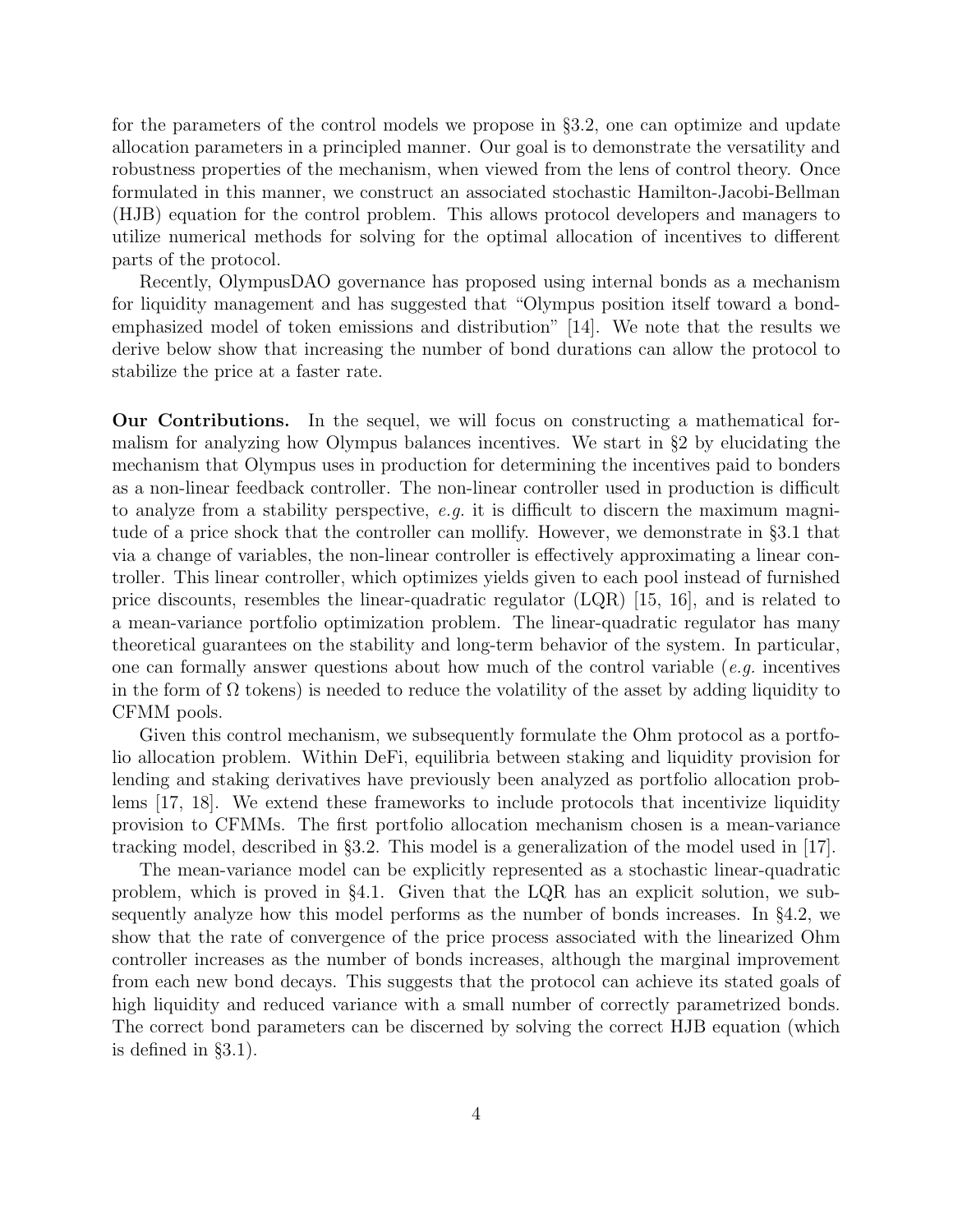Note that the mean-variance model doesn't explicitly optimize for liquidity efficiency. For instance, a desire of an Ohm-like protocol might be to optimize the amount of  $\Omega$  spent on a particular pool relative to the realized liquidity within that pool. Moreover, the protocol may want to optimize for duration weighted liquidity within a pool. In §[3.2,](#page-11-0) we describe a model for including such constraints. This can be viewed as an LQR with non-linear constraints whose associated HJB equation can be solved numerically.

Finally in §[5,](#page-20-0) we extend this framework for Ohm to a more general online learning style problem and argue that DeFi protocols can solve allocation problems for both risk minimization and revenue optimization. This extension to other types of DeFi allocation problems suggests that future DeFi protocols can utilize stochastic optimal control and reinforcement learning to achieve high-level objectives such as risk minimization and incentive optimization. While impractical to solve on-chain, these calculations can be performed periodically off-chain and provided to the on-chain system with a proof of correctness.

### <span id="page-4-0"></span>2 Formalizing the Olympus Protocol

The Olympus protocol aims to create a lower volatility asset by dynamically adjusting the circulating supply of  $\Omega$  and providing incentives to users to purchase  $\Omega$ . The former is controlled by a staking mechanism which incentivizes users to lock their  $\Omega$  in a smart contract in exchange for future  $\Omega$  rewards. By staking their  $\Omega$  in the contract, users reduce the circulating supply. On the other hand, in order to ensure the protocol has ample liquidity for users to trade  $\Omega$  for numéraire assets such as USD and ETH, the protocol incentivizes users to lock liquidity in automated market makers. This process is known as bonding. The protocol has a treasury consisting of  $\Omega$ , ETH, and other assets and it adjusts the composition of its treasury by creating bonds. The treasury is used to pay incentives and act indirectly as an insurance fund. Users create a bond by depositing either a non- $\Omega$  crypto asset or a share in an automated market maker into the Olympus contract. Upon creating a bond, users also pay a small fee to the protocol, which grows the protocol treasury. The interplay between incentives provided to users for staking and bonding impacts the drift and volatility of the price process for  $\Omega$  (priced in numéraire terms). We will make the following assumptions throughout the subsequent sections:

- The protocol can adjust incentives according to a discrete clock  $n \in \mathbb{N}$ , which can be block height. For our results, we assume that these incentives are held piecewise constant in continuous time  $t \in \mathbb{R}_+$ , which is necessary for the solution to the meanvariance optimization problem we set up to be well-defined. That is, each iterate of the discrete clock n corresponds to  $N_t$  units of continuous time.
- The  $\Omega$  price process is continuous and its drift and volatility are impacted by the protocol's incentive control variables.
- The  $\Omega$  price process is denominated relative to a fixed numéraire, e.g.  $\Omega/\text{USD}$ .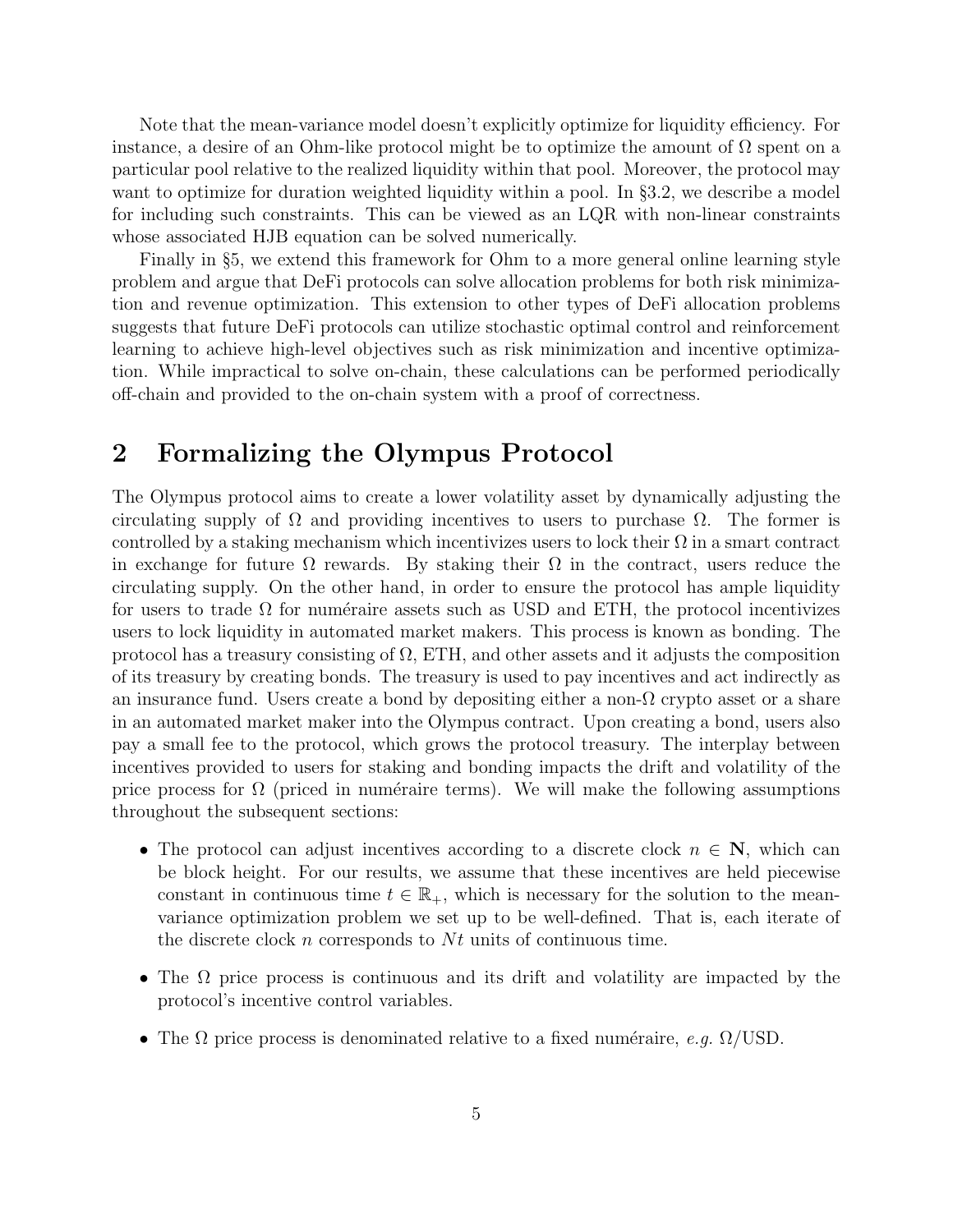• We assume no-arbitrage so that  $\Omega$  yields that are computed via prices are equivalent to yields computed via quantities (e.g. equations  $(2)$  and  $(6)$  are equivalent).

### 2.1 Staking

The Olympus protocol manages the issuance of the  $\Omega$  token by adjusting an inflation schedule  $i: \mathbf{R}_{+} \to \mathbf{R}$ . When  $i(t) > 0$ , the protocol mints new tokens and distributes them to users for providing their assets to be used for staking and bonding. On the other hand, when  $i(t) < 0$ , the protocol burns tokens and reduces the money supply. We view  $i(t)$  as a control variable adjusted by the protocol in our formal model.

In practice, protocol burns are executed by either burning  $\Omega$  held by the protocol's treasury or by performing an  $\Omega$  buyback. The protocol executed buybacks using a so-called "inverse bond" mechanism, where it openly buys back  $\Omega$  from holders at a discount to the spot price [\[19\]](#page-24-10).

The protocol generates fees from users who create bonds and from fees it earns by providing liquidity in CFMMs. Collectively, these fees plus funds borrowed from users who created bonds make up the treasury of the protocol. Theoretically, were the protocol's tokenholders to decide it should shutdown, the protocol could distribute its treasury pro-rata to  $\Omega$  token holders. One of the main goals of the protocol is to utilize its staking and bonding mechanisms to ensure that one can always redeem 1  $\Omega$  for 1 unit of numéraire. As such, a user is also incentivized to stake their  $\Omega$  in order to preserve their pro-rata implied ownership of the protocol's treasury.

Users who hold  $\Omega$  who wish to earn more  $\Omega$  can stake  $\Omega$  into the protocol. A fraction  $\pi_s(t) \in [0,1]$  of the inflation  $i(t)$  is given to users who stake their assets in the protocol. Unlike bonds, users with staked assets can remove them at any time. Prior work has studied how rational users allocate their token wealth to staked and bonded assets albeit for layer 1 blockchains [\[17,](#page-24-8) [18\]](#page-24-9). The protocol's high level goal with how it chooses  $\pi_s(t)$  is to keep the percentage of the total money supply that is staked near a target level. In Figure [1,](#page-6-0) one can see that the Olympus mechanism as deployed on Ethereum was able to track a target percentage with high accuracy. In §[3.2,](#page-11-0) we will first analyze an analytically tractable model that does not include an explicit control for keeping the staked percentage of the monetary supply near a target. However, an analytically intractable model that can be simulated numerically is described in §[3.2](#page-11-0) that includes an explicit stake tracking term.

### 2.2 Bonding

Liquidity Provision. A second place that the protocol spends its inflation is on ensuring that there is ample liquidity for new users to purchase  $\Omega$ . The most popular on-chain trading venues are constant function market makers (CFMMs) [\[21,](#page-24-11) [22,](#page-25-0) [23\]](#page-25-1). Briefly, these systems allow users, known as liquidity providers (LPs), to deposit two or more assets into an asset pool. Traders who wish to execute a trade against the pool of assets provide an input and output asset and the liquidity provided by LPs is used to execute the trade. The price that the trade is executed at is computed by ensuring that an invariant, known as the trading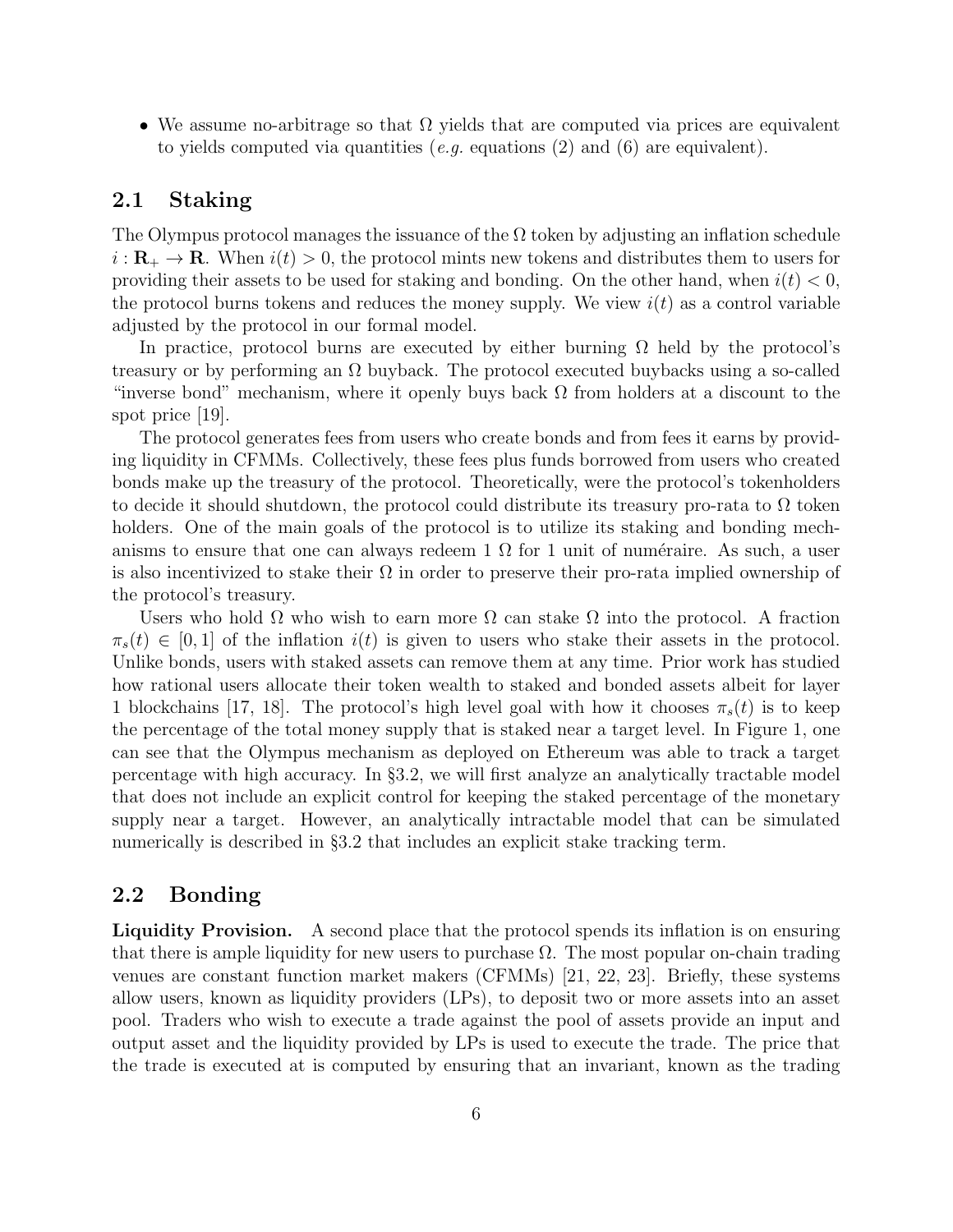<span id="page-6-0"></span>

Figure 1: Percentage of  $\Omega$  staked as a function of time (taken with permission from Dune Analytics [\[20\]](#page-24-12))

function, is kept constant before and after the trade. The most common trading function used in decentralized exchanges is the constant product function which ensures that the product of the quantities of liquidity is kept constant before an after a trade.

When an LP deposits their assets into a CFMM pool, they receive a tokenized asset known as an LP share. The LP share serves as a receipt that the LP can use to redeem their pro-rata assets and fees earned. In order for LPs to receive  $\Omega$  rewards from the Olympus protocol, they do the following steps:

- Create LP shares for CFMMs that have been whitelisted by protocol governance to receive bond rewards (e.g. OHM/ETH or OHM/USDC)
- Use Ohm's bonding contract to lock the LP shares inside the Olympus protocol, which returns the user with a bond share
- The bond share represents a claim on both the locked LP shares and the interest earned by the LP who locks their assets within the contract
- The LP can redeem their bond share for their linearly vested interest payments (which complete vesting over the duration of the bond)<sup>[1](#page-0-0)</sup>

The Olympus contracts ensure that as the duration of a bond increases, so does the interest rate [\[24,](#page-25-2) [13,](#page-24-4) [20\]](#page-24-12). We note that all of our formalism in this paper is independent of the precise bond withdrawal mechanism. To compute non-asymptotic, quantitative results for particular

<sup>&</sup>lt;sup>1</sup>We note that some forks of  $\Omega$  allow for the user to withdraw their initial LP collateral, but Olympus itself does not do this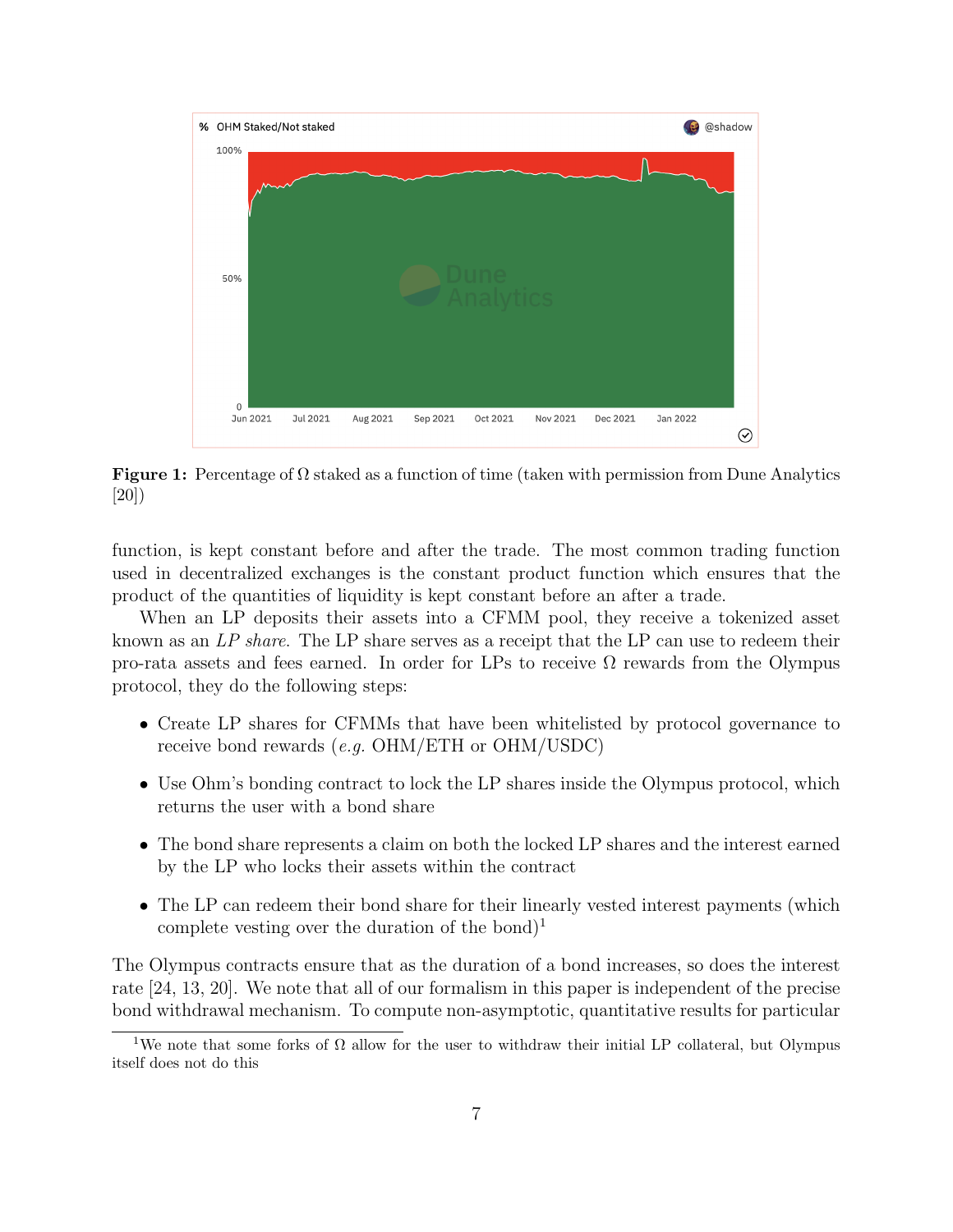bond mechanisms (e.g. allowing the user to withdraw some of their LP share collateral in the future under some conditions), one needs to encode this in the loss function as we do in the incentive constrained mean-variance model of §[3.2.](#page-11-0) In particular, the rates of convergence we derive for the stochastic linear quadratic regulator as a function of the number of bonds require the drift and variance terms in the dynamics in eq. [\(22\)](#page-26-0) to be suitably bounded. We leave this for future work.

Bond control mechanism. In order to determine the amount of interest to pay to each bonder when they redeem their bond shares, the protocol uses a control mechanism. Mechanistically, the Olympus bond mechanism is similar to a linear actuator that aims to achieve a target that is set over a duration of time by voting. To describe the bond control mechanism, we assume that all quantities are indexed by bond durations,  $j \in 1, \ldots, n_d$ , and we drop dependence on j for readability. That is, the calculations below are for a single bond duration.

The interest rate paid out to each bonder varies as a function of the *debt ratio* for that bond duration. The debt ratio,  $d_r(n) \in \mathbb{R}$ , is defined as the ratio of the total amount of  $\Omega$ that is needed to pay existing debt holders,  $D(n) \in \mathbb{R}$ , to the total supply of  $\Omega$  at block height  $n, S(n) \in \mathbb{R}$ . If the inflation rate is high and going to staking, then the debt ratio will shrink if no new bonders join the market. On the other hand, if staking inflation is low or zero, then the debt ratio will generally increase as new bonders join.

Instead of directly computing an interest coupon (e.g. amount of  $\Omega$  to pay out a bondholder upon loan termination), Olympus uses a *pricing discount* model to imply the coupon value. If the implied Ohm price from the LP share at the time of bond  $j$ 's share creation is  $p_i(t)$ , then the discounted price  $p_d(t)$  used to compute the  $\Omega$  coupon payment is:<sup>[2](#page-0-0)</sup>

<span id="page-7-1"></span>
$$
p_d(t) = \min(1 + c(n)d_r(n), p_i(t))
$$
\n(1)

where  $c(n) \in \mathbb{R}$  is a dynamic variable known as the *control variable* that is adjusted by Olympus governance. Note that here, we have let  $n = |t|$ , by letting the variables depending discrete clock be piecewise constant while the continuous variables run. We note that by definition  $p_d(t) \leq p_i(t)$  for all t and that the units of  $p_i$  and  $p_d$  are  $\frac{\Omega}{\text{USD}}$ . If the value of the collateral initially deposited by the bond is  $X_0$  USD, then the bond coupon payout  $C(t)$  is computed as,

$$
C(t) = p_d(t) \times X_0
$$

where C is in units of  $\Omega$ . Since  $p_d(t) \leq p_i(t)$ , this implies a net bond yield  $\gamma_b(t)$  of

<span id="page-7-0"></span>
$$
\gamma_b(t) = \frac{\frac{1}{p_d(t)} - \frac{1}{p_i(t)}}{\frac{1}{p_i(t)}} = \frac{p_i(t)}{p_d(t)} - 1 \tag{2}
$$

<sup>&</sup>lt;sup>2</sup>The bondPrice function in the Ohm contract code [\[24\]](#page-25-2) computes  $p_d$  as  $p_d = \max(1 + cd_r, p_i)$  because the units of  $p_d$  are  $\frac{USD}{\Omega}$ . In this paper, we always use units  $\frac{\Omega}{USD}$ .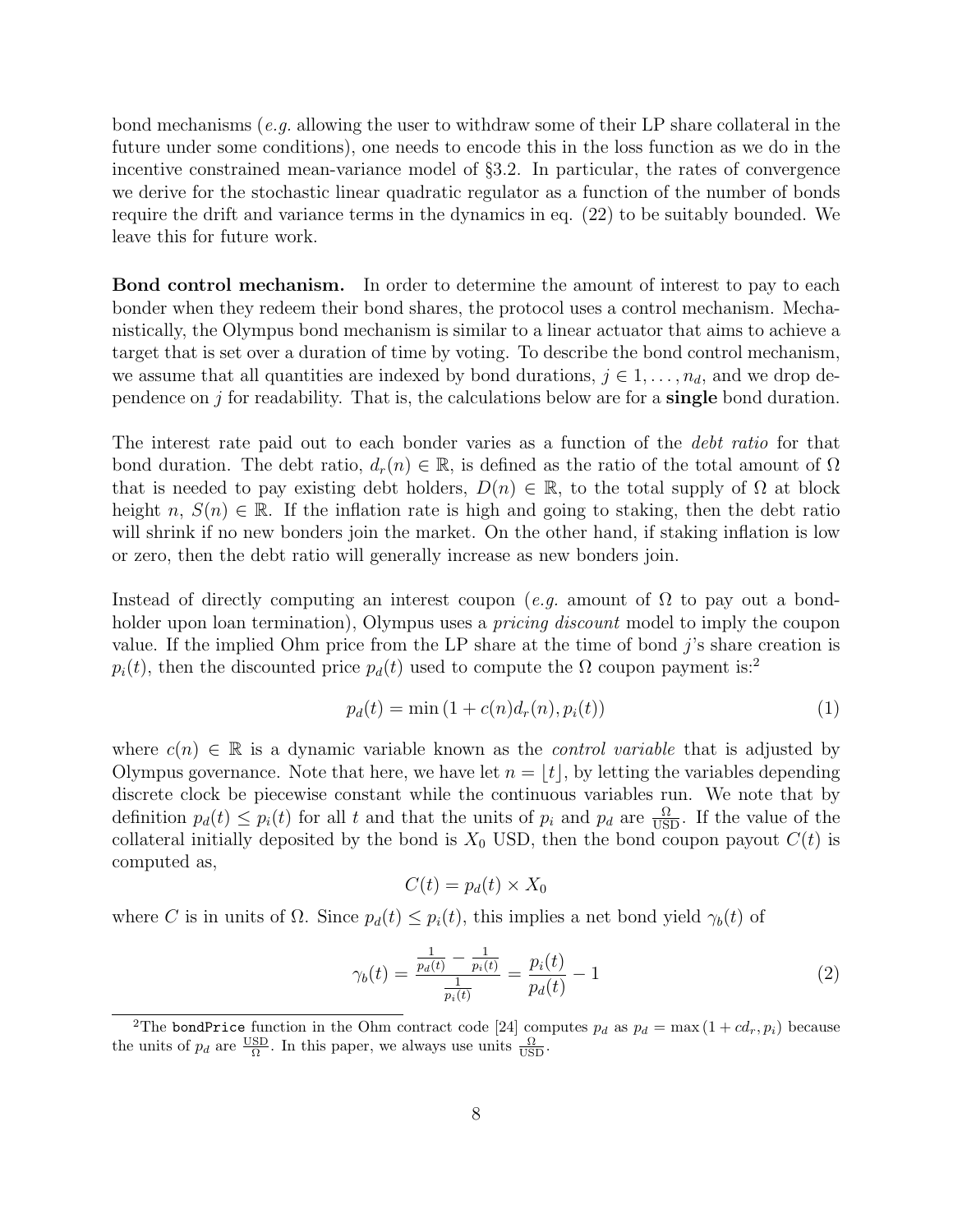as  $\frac{1}{p_i(t)}$  represents the per unit of USD value of  $\Omega$  without a discount. If a bond is of duration  $d \geq 0$ , then at time  $t \in [0, d]$ , a bondholder's shares will have value  $X(t)$  equal to

<span id="page-8-0"></span>
$$
X(t) = X_0 \left(\frac{\gamma_b(t)t}{d}\right) \tag{3}
$$

Once a bond is created, the total outstanding debt is updated as  $D(n) = D(n-1) + X_0(1 +$  $\gamma_b(t)$  and the debt ratio is updated to

<span id="page-8-1"></span>
$$
d_r(n) = \frac{D(n)}{S(n)} = \frac{D(n-1) + X_0(\gamma_b(t))}{S(n)}
$$
(4)

Upon expiry at time  $\tau_b$ , the debt in the bond is decremented by:

$$
D(n + \tau_b) = D(n - 1) - X_0 \gamma_b(t)
$$

For  $\Omega$  forks that allow the user to withdraw their LP collateral in the future, the debt is updated as

$$
D(n + \tau_b) = D(n - 1) - X_0(1 + \gamma_b(t))
$$

Finally, the control variable  $c(t)$  is updated over a duration  $\tau$  according to the formula:

<span id="page-8-2"></span>
$$
c(n) = \begin{cases} \min(c(n-1) + r, c') & \text{if } c(n-1) < c' \\ \max(c(n-1) - r, c') & \text{otherwise} \end{cases}
$$
(5)

when  $t \leq \tau$ , where c', the reference control to track, is set using a multisig voting mechanism in which many users vote on what the appropriate discount rate should be. Then, there is a nonlinear update on the control value that tries to adjust  $c(n)$  until it has converged to  $c'$ over  $\tau$  duration of time, at which point a new c' is voted on by users. This approach is akin to solving a sequence of optimization problems, each of duration  $\tau$ , where the optimization is done in a decentralized fashion by voting (philosophically, this is similar to model predictive control [\[25\]](#page-25-3)).

Equations  $(3)$ ,  $(4)$ , and  $(5)$  represent the state and control variables for an adjustment mechanism that controls the discount price. As we will show in the sequel, a simple linear feedback controller given by the solution to a tractable Hamilton-Jacobi-Bellman equation can find optimal solutions to a related control problem, when the goal is set to be price tracking and volatility minimization. We propose this problem as a proxy for what the Ohm system is approximating.

### 3 Portfolio Optimization

Our goal is to take describe the allocation problem for the staking and bonding mechanisms described in §[2.](#page-4-0) At a high-level, the protocol's goal is to maximize the liquidity in the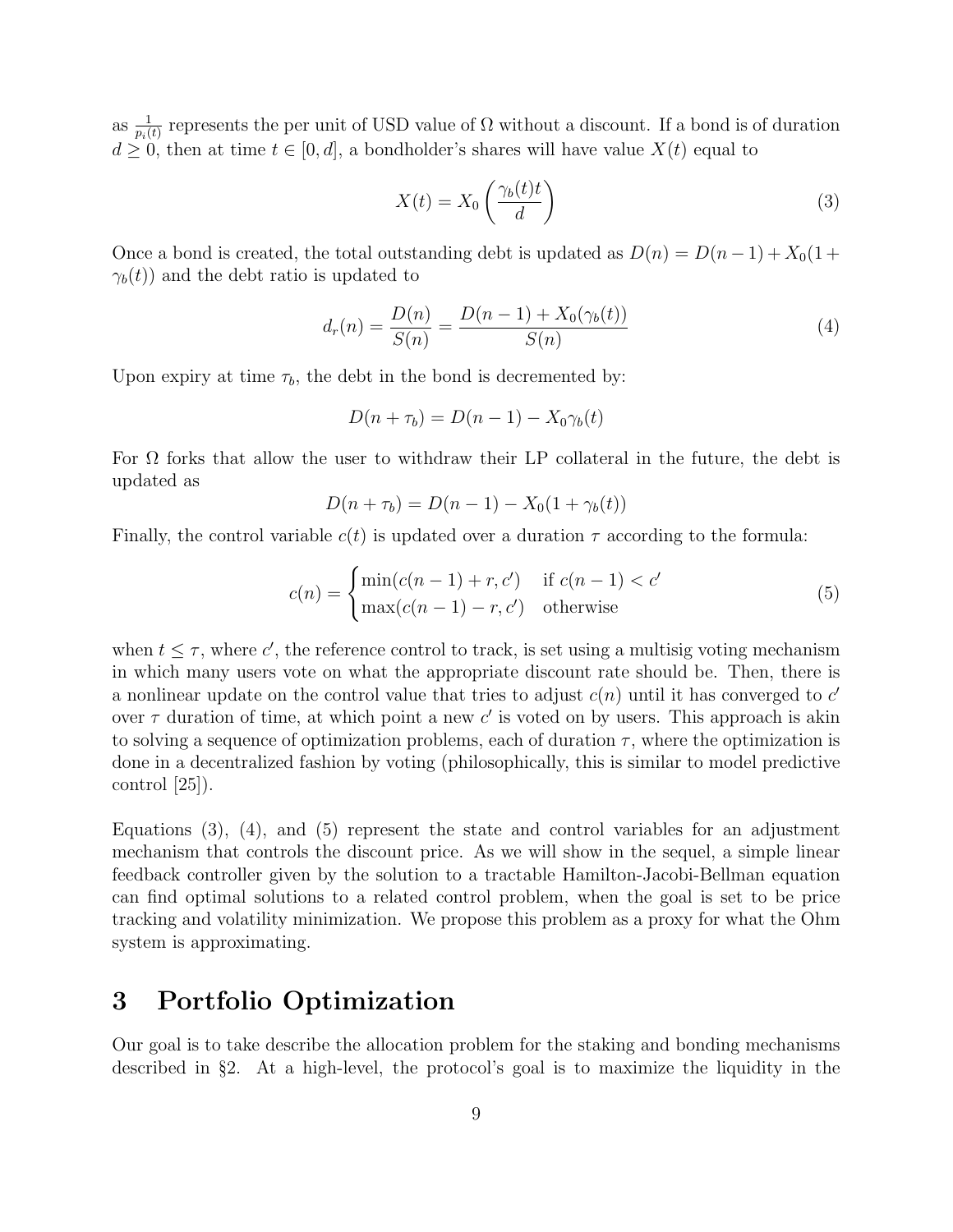protocol while minimizing both spend per unit of liquidity and asset volatility. The protocol has to distribute its inflation at time t,  $i(t)$ , to stakers and holders of different bonds, to achieve these goals. To model this, we first assume that  $\Omega$  has a price process that can be described as a controlled stochastic process. This modeling assumption holds if the majority of liquidity for  $\Omega$  is in liquidity pools whose LP shares are staking in the Ohm bonding mechanism. That is, the  $\Omega$  price can be modeled as a one-dimensional stochastic process (uncoupled from prices of other assets) driven by the inflation and bond controls, which we define below. In practice, this assumption has held up as  $> 65\%$  of the  $\Omega$  supply has been either staked or bonded over the last 8 months (see Figure [1\)](#page-6-0).

#### <span id="page-9-0"></span>3.1 Preliminaries

**Notation.** To formalize notation, we will assume that there are  $n_d \geq 3$  bond durations, represented by a vector  $d \in \mathbb{R}^{n_d}_+$ . We will assume that there exists a finite maximum duration  $d_{\text{max}} \in \mathbf{R}$  and define an admissible duration vector d to be one such that  $d_1 = 0, d_{n_d} = d_{\text{max}}$ . The zero duration bonds represent 'rented' liquidity  $(e.g.$  yield farming) where there is no lock-up and or vesting for earned interest. The bonds with duration  $d_i, i \in \{2, \ldots, n_d - 1\}$ represent bonds whose lock-up/vesting period is  $d_i$  and represent leased liquidity. Associated to each duration is a control variable  $c_i(t)$ , a debt ratio  $d_r^i(t)$ , and a maximum debt ratio  $d_r^{i, \text{max}}$ . Bonds of duration i cannot be issued if an update of the form [\(4\)](#page-8-1) leads to  $d_r^i(t)$  $d_r^{i, \max}$ .

Moreover, one of the main improvements that the Olympus protocol made was the inclusion of protocol-owned liquidity. This corresponds to liquidity that the protocol smart contract supplies itself. As the protocol collects non- $\Omega$  denominated fees (e.g. for origination of bonds), it builds up a treasury consisting of non- $\Omega$  assets such as ETH or stablecoins. The protocol smart contract can use these non- $\Omega$  assets in combination with  $\Omega$ -denominated assets to provide liquidity itself without needing to pay an incentive. One can view this as a very long duration bond that provides no discount (e.g.  $c \to \infty$  in [\(1\)](#page-7-1)), which is how we will model this. In particular, we will reserve  $d_{n_d}$  for protocol owned liquidity, which implies that  $\gamma_{n_d} = 0$  and  $c_{n_d} = \infty$ . We will let  $POL(t)$  be the random variable representing the maximum protocol-owned liquidity that can be minted. We define the vector  $\Gamma = (\gamma_s, \gamma_1, \ldots, \gamma_{n_d}) \in \mathbb{R}^{n_d+1}$  to be the vector of yields for staking,  $\gamma_s$ , and for all of the bonds. We say that  $\Gamma_i$  represents the *i*th yield source (*e.g.* staking is the 0th yield source in this notation).

Finally, we define  $l(t) \in \mathbb{R}^{n_d}$  to be the amount of liquidity bonded to each each duration. For  $i \in [n_d]$ ,  $l_i(t)$  is the amount of liquidity provided via bonds with duration  $d_i$ . The total liquidity in the system,  $L(t)$ , is defined as  $\overline{L}(t) = l(t) \cdot \mathbf{1} = \sum_{i=1}^{n_d} l_i(t)$ .

Control variable: Incentive Portfolio. Given inflation  $i(t) \geq 0$  at time t, the protocol's goal is to construct a probability distribution  $\pi(t) \in \Delta^{n_d+1} = \{(p_0, \ldots, p_{n_d}) \in \mathbb{R}^{n_d+1}$ :  $\sum_{i=0} p_i = 1$  such that  $i(t)\pi(t)_i$  represents the allocation to the *i*th yield source. The probability distribution  $\pi(t)$  can be thought of as a portfolio that the protocol allocates to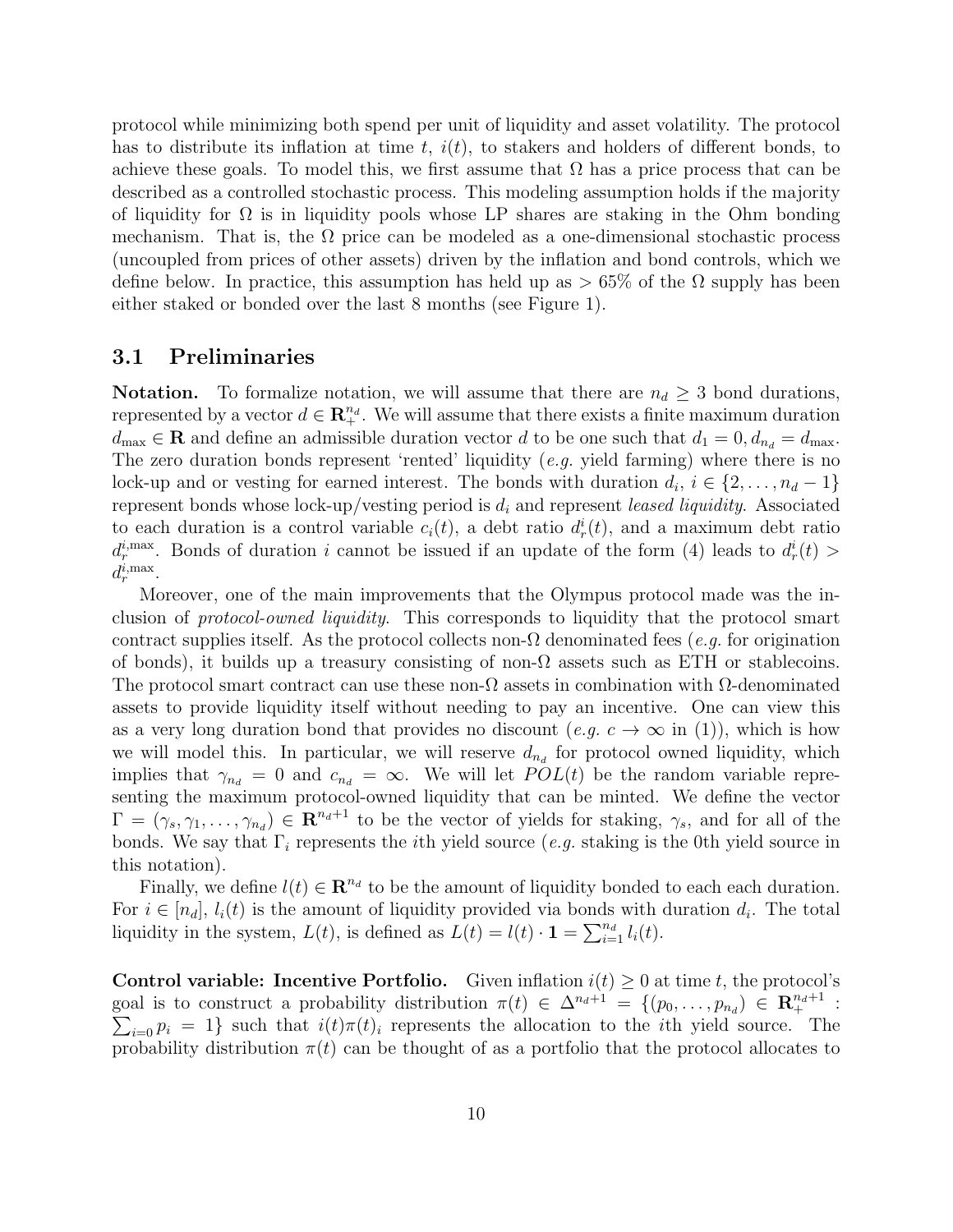the different yield sources based on an optimization routine that will be described in §??. As such, we refer to it as the *incentive portfolio* of the Olympus protocol. It is the only control variable that we have in our system, as we can only divert inflation to staking or liquidity provision. Finally, note that we have an implicit constraint on protocol-owned liquidity for all times t:

$$
i(t)\pi(t)_{n_d} \leq POL(t)
$$

This constraint says that we cannot allocate more liquidity to the protocol-owned component than the protocol has locked within its smart contract.

Linearizing the Ohm Controller. We now provide a conversion from the variables introduced in the previous section to control variables that will be used in the Hamilton-Jacobi-Bellman equation introduced below. This conversion involves going switching the controller from modifying the price discount to one that directly modifies yields. Recall that  $\gamma_i(t) \in \mathbb{R}$ governs the net bond yield on the ith bond. As in the previous section, we introduce variables  $\pi_i(t), i(t) \in \mathbb{R}$  for  $i = 0, \ldots, n_d$ , where  $\sum_{i=1}^{n_d} \pi_i(t) = 1$  for all  $t \in \mathbb{R}$ . We define a change of variable formula:

<span id="page-10-0"></span>
$$
\gamma_j(t) = \frac{i(t)\pi_j(t)}{\int_0^t i(\tau)\pi_j(\tau)d\tau}
$$
\n(6)

where the term in the denominator  $\int_0^t i(\tau)\pi_j(\tau)d\tau = S_j(t)$ , the cumulative supply of  $\Omega$  in bond j. We correspondingly define the formula that defines  $\pi_j(t)$ ,  $i(t)$  in terms of  $\gamma_j(t)$ :

$$
\pi_j(t) = \frac{\gamma_j(t)S_j(t)}{i(t)}
$$

with the constraint that  $\sum_{j=1}^{n_d} \pi_j(t) = 1$ . Summing over j, this allows us to set:

$$
\sum_{j=1}^{n_d} \gamma_j(t) S_j(t) = i(t)
$$

and thus this uniquely defines  $\pi_j(t)$ ,  $i(t)$  for each  $\gamma_j(t)$ . Formula [\(6\)](#page-10-0) defines the bond yield for the jth bond at time t as the quantity of  $\Omega$  received at time t relative to the cumulative value of  $\Omega$  in bond j up to time t. Going forward, we use the variables  $(\pi_0(t), \ldots, \pi_{n_d}(t), i(t))$ as control variables for the Ohm system.

Controlled Stochastic Process. As the main goal of the Olympus protocol is to construct a low price volatility asset, we need to specify a price process that is controlled by our incentive variables. In stochastic optimal control, this process is usually a controlled Ito diffusion of the form (recall that  $i(t)$  is the block reward or inflation at time t) [\[26\]](#page-25-4):

<span id="page-10-1"></span>
$$
dP_t = \mu(P_t, \pi(t), i(t))dt + \sigma(P_t, \pi(t), i(t))dW_t
$$
\n
$$
\tag{7}
$$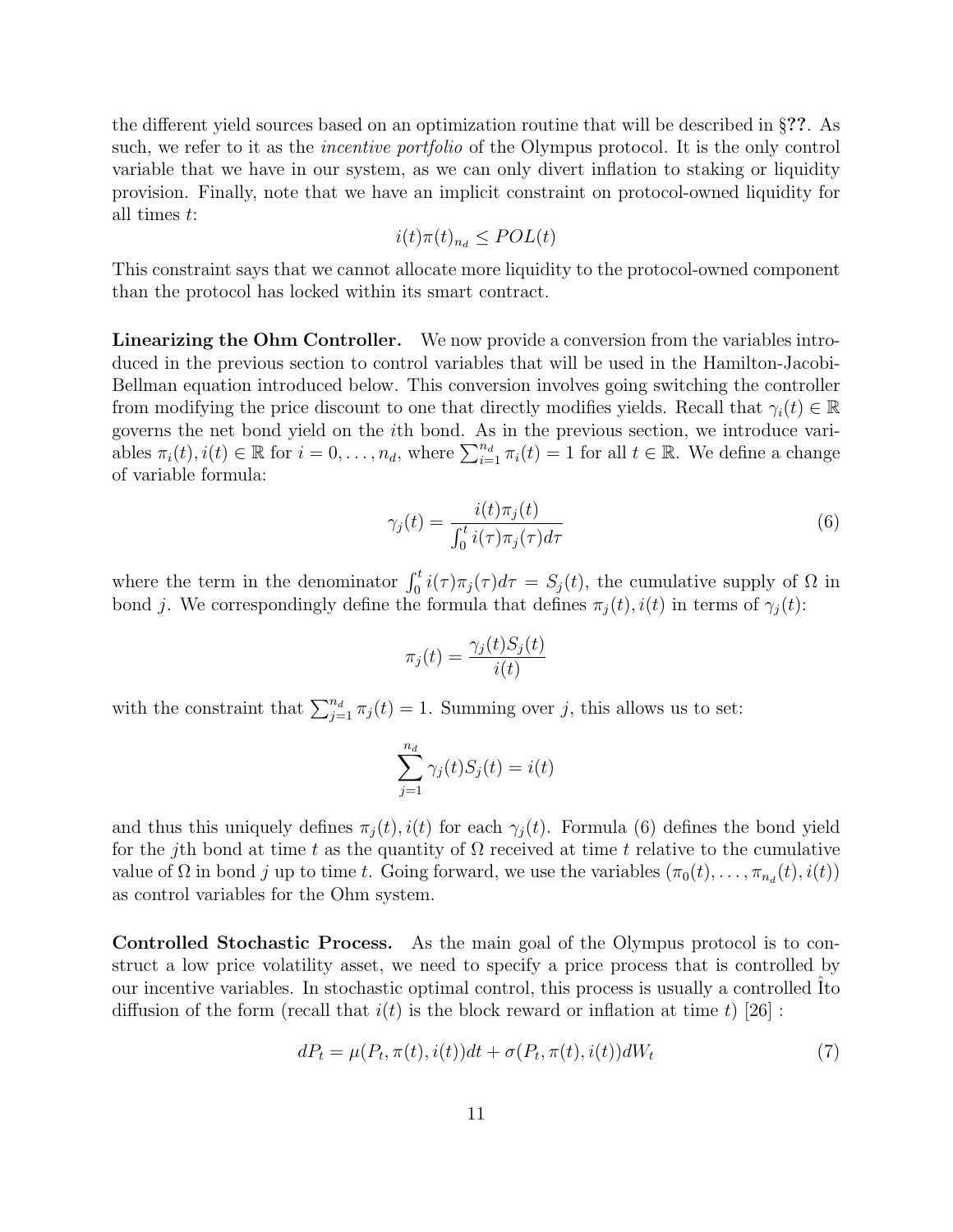where  $P_t$  is numéraire valued price of  $\Omega$ ,  $\mu(P_t, \pi(t), i(t))$  is the controlled drift,  $\sigma(P_t, \pi(t), i(t))$ is the controlled volatility, and  $dW_t$  is the standard Wiener process. Intuitively, the idea is that our choice of  $\pi(t)$  and  $i(t)$  should be constructed so as to minimize  $\sigma(P_t, \pi(t), i(t))$ while also providing some bounds on  $\mu(P_t, \pi(t), i(t))$  over time. Since we are assuming that the dominant liquidity sources are on-chain venues  $(e.g. \text{CFMMs})$ , it is clear that when we reduce incentives in  $\pi(t)$  and  $i(t)$ , we will also affect the drift and volatility. For instance, if we move all liquidity to be rented,  $\pi(t) = (0, 1, 0, \ldots, 0)$ , then we should expect liquidity to be more volatile (e.g. opportunity cost of capital to keeping liquidity in  $\Omega$  if there is a protocol with higher yield) and increase the implied volatility,  $\sigma$ . We will encode constraints and expectations of this form in the desiderata below.

**Loss Functional.** Within optimal control, the quality of a control mechanism  $(\pi(t), i(t))$ is measured by a loss functional,

$$
J_T(P_0, \pi(t), i(t)) = \int_0^T \ell(P_t, \pi(t), i(t))dt
$$

for a loss function  $\ell : \mathbf{R}_+ \times \mathbf{Range}(\pi) \times \mathbf{Range}(i) \to \mathbf{R}$  where  $\ell \geq 0$ . Since we have a stochastic process [\(7\)](#page-10-1), we can evaluate the expected loss functional,

<span id="page-11-1"></span>
$$
C_T(x, \pi(t), i(t)) = \mathop{\mathbf{E}}_{P_t}[J_T(P_t, \pi(t), i(t)) | P_0 = x]
$$
\n(8)

Our goal is to construct  $\pi^*(x,t)$ ,  $i^*(x,t)$  such that  $(\pi^*(x,t), i^*(x,t)) = \operatorname{argmin}_{\alpha} C_T(x,\alpha)$ .

Stochastic Optimal Control. Stochastic optimal control studies the behavior of the expected loss function [\(8\)](#page-11-1). The main object of study in this field is the value function  $V(x, t)$ , which is defined as

$$
V(x,t) = \inf_{\pi(t), i(t)} C_T(x, \pi(t), i(t))
$$

Given a value function, one can construct the associated stochastic Hamilton-Jacobi-Bellman equation,

<span id="page-11-2"></span>
$$
\frac{\partial V(x,t)}{\partial t} + \inf_{\pi(t),i(t)} \left[ \ell(P_t,\xi(t),l(t),i(t)) + \mu \cdot \nabla_x V(x,t) + \frac{\sigma^2}{2} \Delta V(x,t) \right] = 0 \tag{9}
$$

<span id="page-11-0"></span>where  $\mu = \mu(P_t, \xi(t), l(t), i(t)), \sigma = \sigma(P_t, \xi(t), l(t), i(t)), \nabla_x$  is the gradient with respect to the x coordinate and  $\Delta$  is the Laplacian,  $\Delta = \sum_i$  $\hat{\partial}^2$  $\frac{\partial^2}{\partial x_i^2}$ . In the simplified linear quadratic problem we derive for the  $\Omega$  system, this HJB equation is a Riccati equation that can be explicitly analyzed.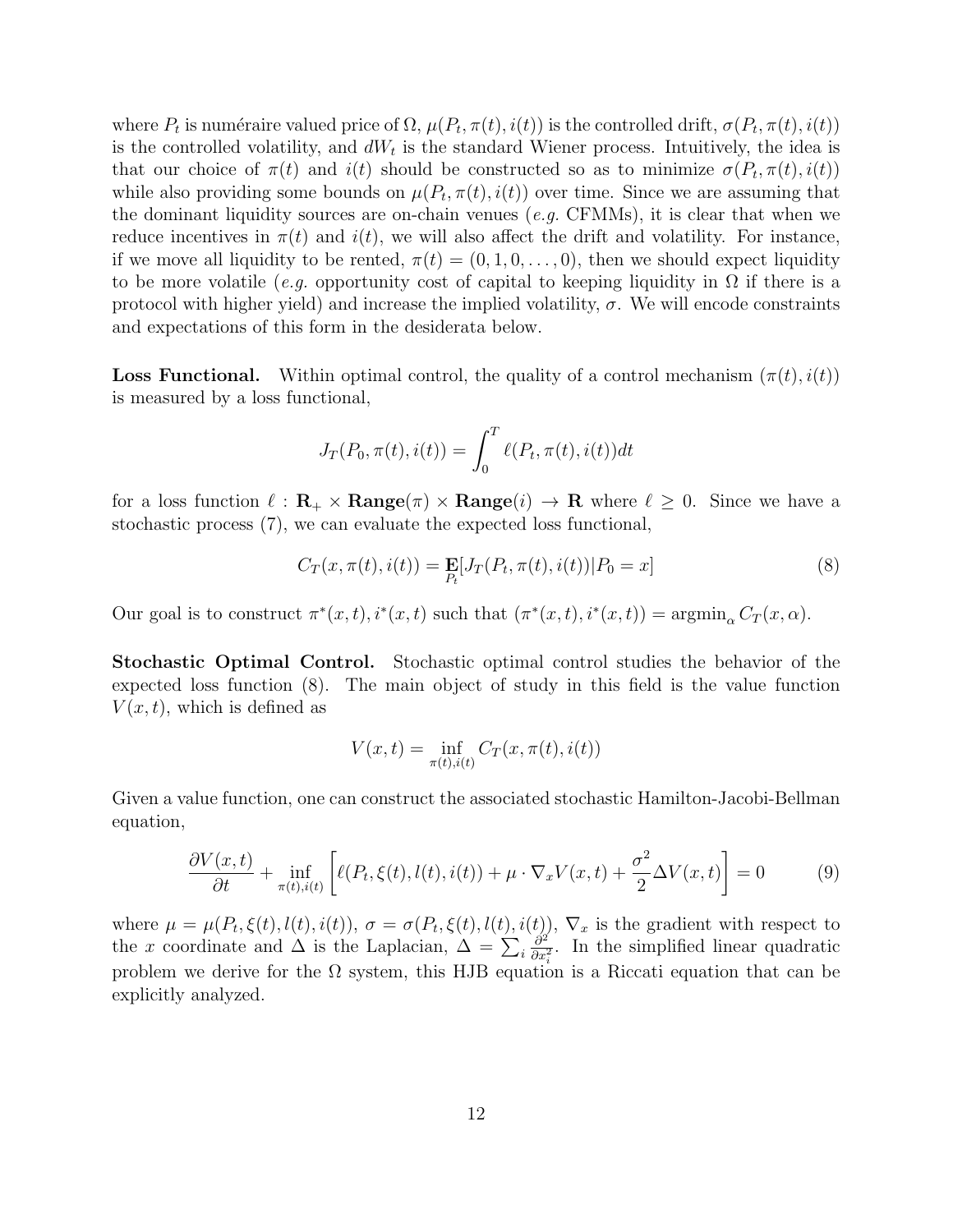### 3.2 Mean-Variance Models and LQR

In this section, we specialize the preliminaries of the prior section to computationally tractable models. To utilize these results, we have to specify a controlled price process [\(7\)](#page-10-1) and a loss function  $\ell$ . For all models in this section, we will use a common price process, the linearly controlled price process. The two models we propose will differ in their choice and construction of  $\ell$ . Throughout the following, we fix  $(\Omega, \mathcal{F}, P, \{\mathcal{F}_t\}_{t>0})$ , a filtered probability space, with a Brownian motion  $W_t$ .

Linear Controlled Price Process. We propose an optimal control problem that the Ohm protocol can approximate whose solution attempts asymptotic price and percentage staked tracking and terminal variance minimization over an infinite time horizon. We first assume that the price process is a linear controlled diffusion. Consider the following linear controlled stochastic process:

$$
dP(t) = [AP(t) + B[\pi(t), i(t)]^{\top}]dt + [CP_t + D[\pi(t), i(t)]^{\top}]dW_t
$$
\n(10)

where  $P(t) \in \mathbb{R}$ ,  $A, C \in \mathbb{R}$ ,  $B^{\top}, D^{\top} \in \mathbb{R}^{n_d+2}$ ,  $\pi(t) \in \Delta^{n_d+1} \subset \mathbb{R}^{n_d+1}$ ,  $i(t) \in \mathbb{R}$ . Going forward, we denote  $[\pi(t), i(t)]^{\top} = u(t)$ .

We also have the following dynamics for the percentage staked, which is  $\xi(t) = S(t) - D(t)$ . We can write this using the identities  $S(t + 1) = S(t) + i(t)$  and  $D(t) = d_r(t)S(t)$  $D(t-1) + X_0(1+\gamma_b(t))$ , and therefore:

<span id="page-12-0"></span>
$$
\xi(n+1) = S(n+1) - D(n+1)
$$
  
= S(n+1) - D(n) + X<sub>0</sub>( $\lfloor t \rfloor + \gamma_b(\lfloor t \rfloor)$ )  
= S(n) + i(n) - D(n) + X<sub>0</sub>( $\lfloor t \rfloor + \gamma_b(\lfloor t \rfloor)$ )  
=  $\xi(n) + i(\lfloor t \rfloor) + X_0(\lfloor t \rfloor + \gamma_b(\lfloor t \rfloor))$ 

Unconstrained Mean-Variance Tracking Model. We assume that the protocol aims to find functions  $\pi(\cdot)$  and  $i(\cdot)$  (corresponding to the portfolio and inflation schedule, respectively) to minimize the following quadratic cost functional:

$$
J_T(P_0, u(\cdot)) = \mathbf{E}\left[\int_0^T \|P(\tau) - P^{\star}\|_2^2 + r\|u(\tau)\|_2^2 d\tau\right] + \text{Var}(P(T))\tag{11}
$$

with respect to the dynamics [\(10\)](#page-12-0), where  $P^* \in \mathbb{R}$  is a reference price that the protocol attempts to track and  $r \in \mathbb{R}$  is the cost on the control. We note that this functional approximates the two joint objectives of the protocol: price tracking and (terminal) volatility minimization. The expectation in [\(13\)](#page-15-1) is taken over the randomness in the Brownian motion and in the initial price  $P_0$ . Note that this problem as written is not immediately a stochastic linear quadratic regulator, due to the presence of the terminal variance term,  $\text{Var}(P(T))$ . In section [4.1,](#page-15-0) we show formally that solutions of the above problem are contained in solutions of a stochastic LQR, which is analytically tractable to solve via an associated Riccati equation.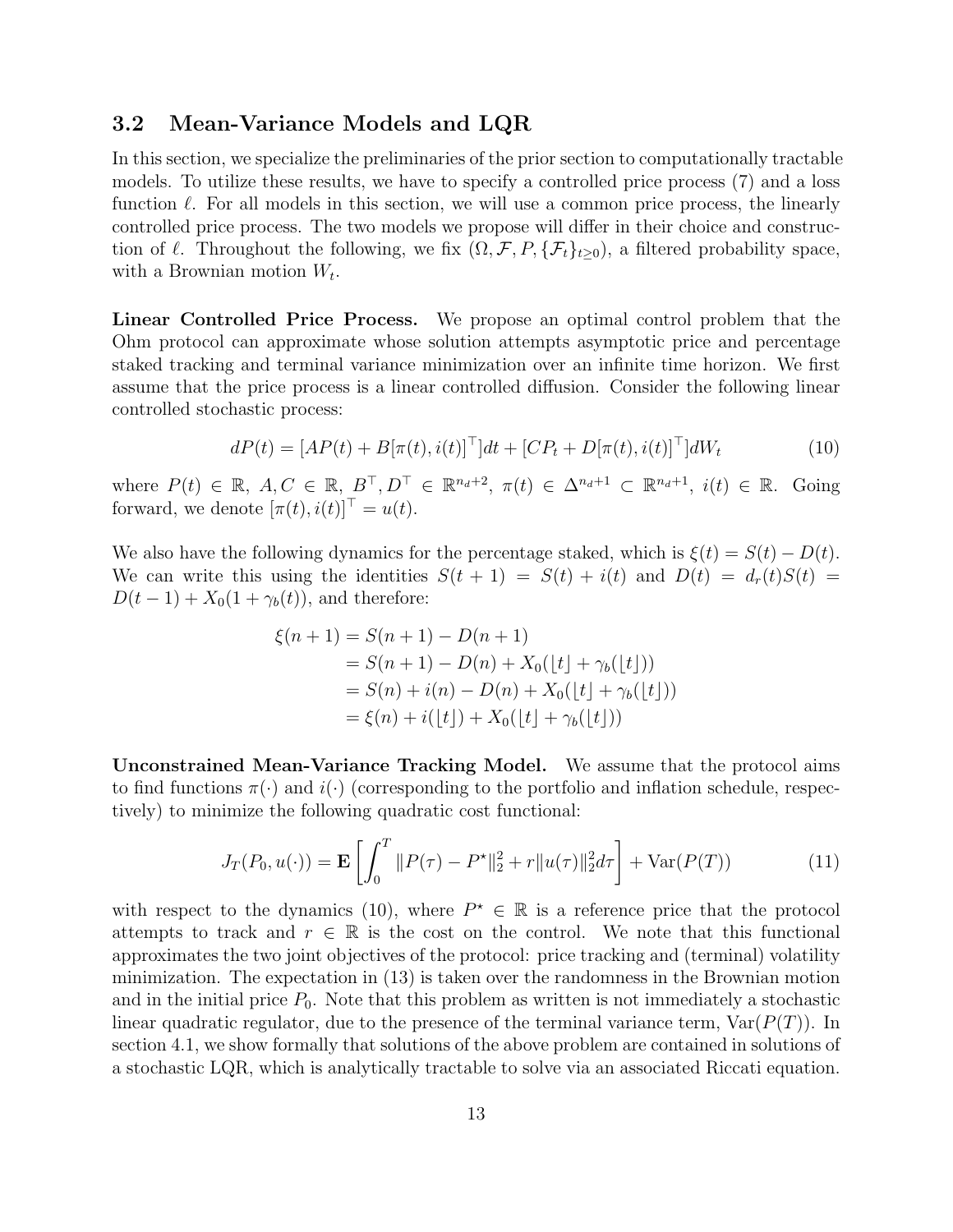Incentive Constrained Mean-Variance Tracking Model. There are a number of constraints that we can place on  $\mu$ ,  $\sigma$  and  $\ell$  in the general nonlinear model based on existing market behaviors and properties of CFMMs. Some of these properties stem directly from mathematical properties of CFMMs whereas others represent observed user behavior. Technically,  $\mu$  and  $\sigma$  also depend on  $L(t) \in \mathbf{R}_{+}$ , which is the total liquidity in the pools. We can view an adjustment of  $\pi(t)$  as stochastically affecting  $L(t')$  for  $t' > t$ . Moreover, these also depend on the total staked supply  $\xi(t) = S(t) - D(t)$ . If there is a high  $S(t)$ , there is less liquidity in the CFMM pools and one expects price impact and volatility when there is lower liquidity [\[6\]](#page-23-5). Similarly, we can only indirectly control  $\xi(t)$  via an adjustment of  $\Gamma_0(t') = \gamma_s(t')$  and  $i(t')$  for  $t' < t$ . For simplicity, we will first assume that we can compute  $\xi(t)$  and  $L(t)$  as a deterministic function of  $P_t$ ,  $\pi(t)$  and  $i(t)$  explicitly. Later, we will relax this constraint and allow them to be stochastic processes themselves. We detail the constraints on  $\mu(P_t, \pi(t), i(t), L(t), \xi(t))$  below:

- 1.  $\frac{\partial \mu}{\partial L}$  $\frac{\partial \mu}{\partial L}$  > 0: If liquidity decreases, then the magnitude of the drift has to strictly increase (this is naturally true for CFMMs [\[27\]](#page-25-5))
- $2.$  $\partial \mu$ ∂ξ  $\begin{array}{c} \hline \end{array}$ > 0: If the staked supply increases, there is less liquidity and the process should have higher price impact per unit time
- $3.$  $\partial \mu$  $\partial \pi_i$  $\left|\leq\right|$  $\partial \mu$  $\partial \pi_j$  $\begin{array}{c} \hline \end{array}$ if  $i < j$ : Loss of longer locked up liquidity due to reduced incentives for duration  $d_j$  impacts the price drift at least as much as any lower duration  $d_i < d_j$
- 4.  $\frac{\partial \mu}{\partial i}$  ≤ 0: If issuance increases, then the (long-term) drift cannot increase (*e.g.* there is more supply on the market relative to numéraire)

Next, let's consider constraints on  $\sigma(P_t, \pi(t), i(t), L(t), \xi(t))$ :

- 1.  $\exists L > 0$  such that  $\frac{\partial \sigma}{\partial L} \in [-L, 0]$ : Volatility is non-increasing as liquidity increases, but has a Lipschitz derivative in liquidity
- 2.  $\exists L > 0$  such that ∂σ ∂ξ  $\vert \leq L$ : Volatility has a bounded change in the staked supply
- 3.    ∂σ  $\partial \pi_i$  $\left|\leq\right|$ ∂σ  $\partial \pi_j$  $\begin{array}{c} \hline \end{array}$ if  $i < j$ : Loss of longer locked up liquidity due to reduced incentives for duration  $d_j$  impacts the volatility at least as much as any lower duration  $d_i < d_j$
- 4.  $\frac{\partial \sigma}{\partial i} \leq 0$ : If issuance increases, then we expect more volatility as the number of ways that the increased supply can be redistributed goes up

Finally, we will consider what requirements we have for the loss function  $\ell$ . As the loss function will be an important part of the Hamiltonian-Jacobi-Bellman equation of the next section, it is important to design both the constraints on it and its explicit functional form in a manner that is computationally efficient.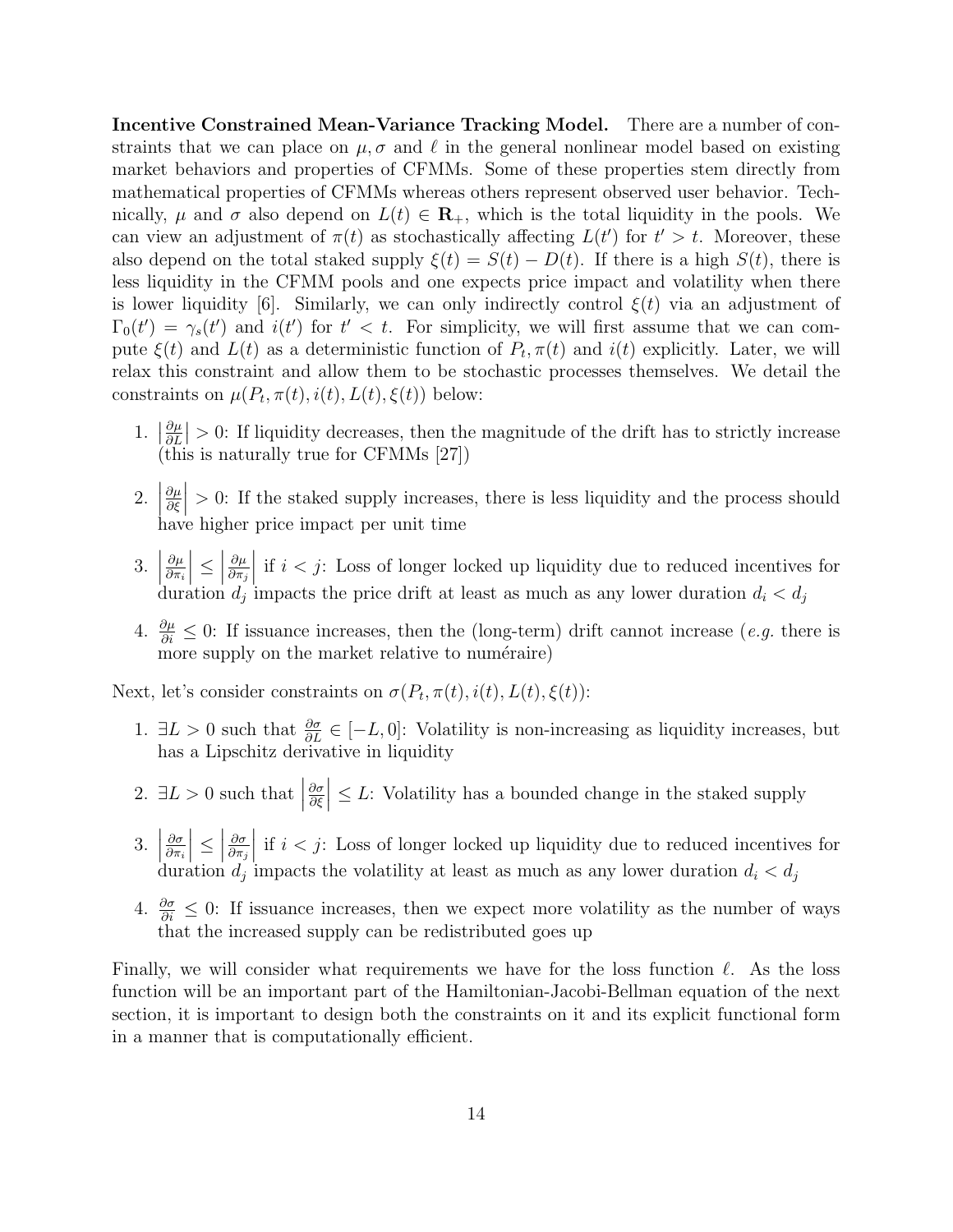- 1. Maximizes the time-weighted liquidity,  $T_t = \frac{d_l(t)}{dt}$  $\frac{d}{dt}P_t$ , where  $l(t) \in \mathbb{R}^{n_d}$  is the amount of liquidity provided to each bond
- 2. Bounds the spend per unit of liquidity,  $\frac{i(t)\pi(t)i}{l(t)i} < k_i$
- 3. Ensures that  $\ell(t)_i > 0$  for all  $i \in [n_d]$
- 4. Keeps  $\xi(t)$  near a target stake percentage,  $\xi^*$
- 5. Penalizes volatility  $\sigma_t$

A simple example of a function that meets these constraints is

$$
\ell(P(t), \xi(t), l(t), i(t)) = \left\| \frac{d \cdot l(t)}{d \cdot 1} P(t) - P^* \right\|_2^2 + \|\xi(t) - \xi^*\|_2^2 - \sigma_t^2 - \sum_{i=1}^{n_d} \eta_i \left( \frac{i(t)\pi_i(t)}{l_i(t)} - k_i \right) + \lambda_i \ell(t)_i
$$

where  $\lambda \in \mathbb{R}^{n_d}$  and  $\eta \in \mathbb{R}^{n_d}$  are Lagrange multipliers. The non-linear term  $-i(t) \sum_{i=1}^{n_d}$  $\pi_i(t)$  $l_i(t)$ is what prevents this problem from being an LQR. However, we can replace this function by instead enforcing n inequality constraints of the form  $\frac{i(t)\pi_i(t)}{l_i(t)} < k_i$ . Using the Pontryagin Maximum Principle [\[28,](#page-25-6) Ch. 4], there exists a co-state equation for  $\lambda$  and  $\eta$  that can be used to solve this. However, one can only solve the HJB equation directly for this loss function as opposed to using a Riccati equation [\[29\]](#page-25-7). This means that this realistic model can only be solved numerically, which we leave for future work.

## 4 Analysis of the Unconstrained Optimal Control Problem

The unconstrained mean-variance tracking model of the previous section is amenable to formal analysis. In this section we prove two main results:

- 1. Unconstrained Mean-Variable Optimization is a stochastic  $LQR$ : There exists a parametrization of the mean-variance portfolio optimization problem that embeds it into a stochastic linear quadratic regulator. This allows us to inherit the well-known stability properties of the LQR, and allows us to write the optimal solutions to our problem of interest in terms of a tractable Riccati equation.
- 2. Controller stability increases in the number of bonds: As the number of bonds represents the dimensionality of the control variable, a natural question is ask is: how many bonds does one need to achieve a certain control performance, as measured by the quadratic cost [\(13\)](#page-15-1). We provide asymptotic bounds that demonstrate that as the number of bonds is increased, the control mechanism is more effective. However, the marginal increase in performance of each new incremental bond decreases, suggesting that there is a 'sweet spot' of the number of bonds to add to achieve a certain level of mechanism performance.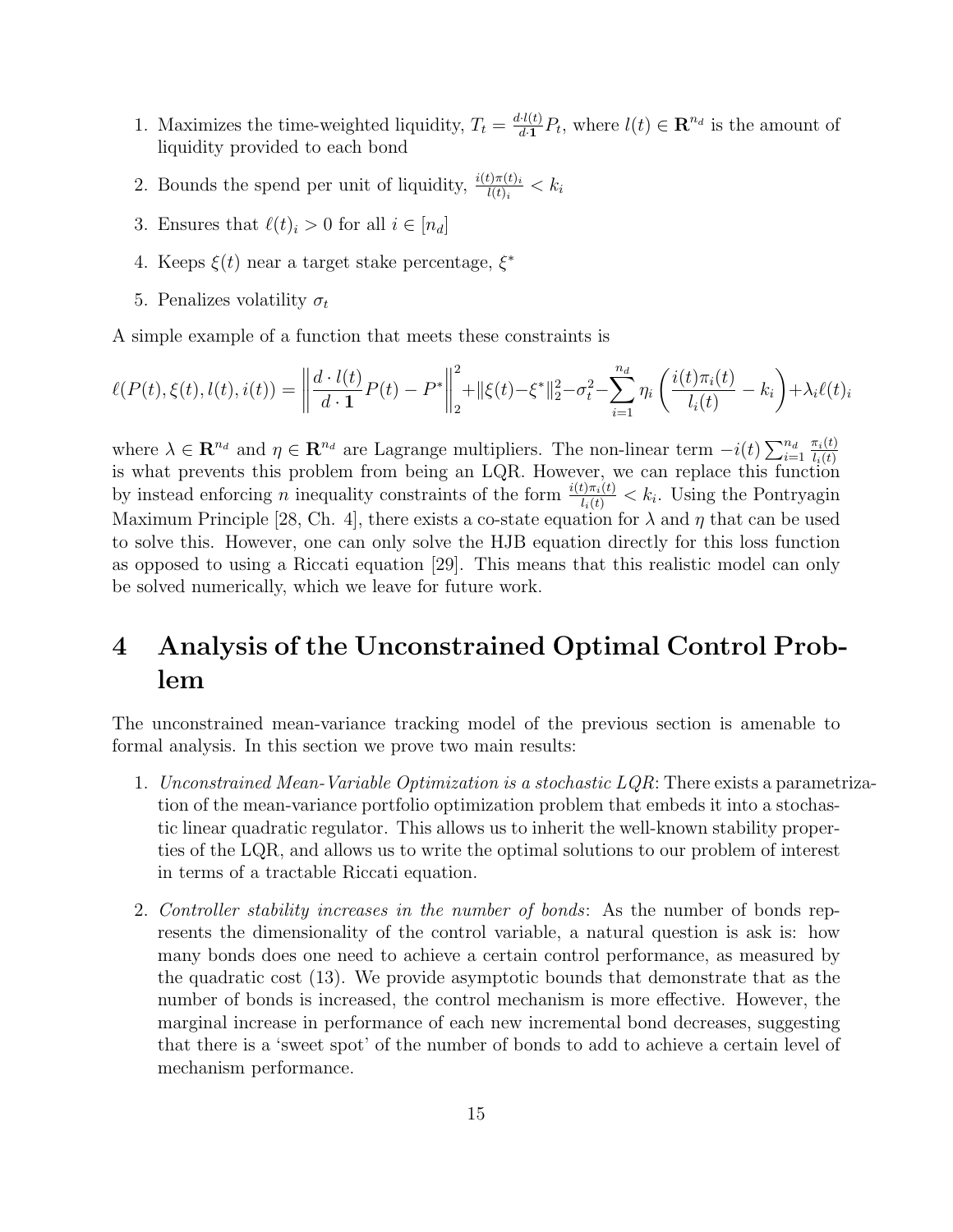### <span id="page-15-0"></span>4.1 Unconstrained Mean-Variance Optimization is a Stochastic Linear Quadratic Regulator

Consider once again the following linear controlled stochastic process:

<span id="page-15-2"></span><span id="page-15-1"></span>
$$
dP(t) = [AP(t) + Bu(t)]dt + [CP(t) + Du(t)]dW_t
$$
\n(12)

where  $P(t) \in \mathbb{R}, A, C \in \mathbb{R}, B, D \in \mathbb{R}^{1 \times (n+1)}, u(t) \in \mathbb{R}^{n_d+2}$ . We assume that the initial state  $P_0 \in \mathbb{R}$  is chosen according to a distribution  $P_0 \sim D$ , and below, we take expectations over this distribution and the randomness in the Brownian motion.

Considering the optimal control problem associated with this system:

$$
\min_{u(\cdot)} J_T(P_0, u(\cdot)) = \min_{u(\cdot)} \mathbf{E} \left[ \int_0^T \underbrace{\|P(\tau) - P^{\star}\|_2^2}_{\text{tracking term}} + r \|u(\tau)\|_2^2 d\tau \right] + \lambda \underbrace{\text{Var}(P(T))}_{\text{variance term}} \tag{13}
$$

subject to the dynamics [\(12\)](#page-15-2), where  $P^*$  is a reference price we would like to track. Denote the set of optimal solutions to this problem  $U(\lambda)$ . Recall that  $U(\lambda) \subset C([0, T], \mathbb{R}^{n_d+2})$ 

The goal is to relate this problem to a stochastic linear quadratic regulator, i.e. as a problem with a cost functional of the form:

<span id="page-15-3"></span>
$$
\min_{u(\cdot)} \mathbf{E} \left[ \int_0^T P(\tau)^\top Q P(\tau) + u(\tau)^\top R u(\tau) d\tau + P(T)^\top Q_T P(T) \right]
$$

for  $Q, R \succ 0$ .

First, we note  $Var(P(t)) = E[P(t)^{2}] - (E[P(t)])^{2}$ . The second term is the nonstandard term because the expectation cannot be pulled out of the quadratic function. Therefore, following the treatment in [\[30\]](#page-25-8), we consider the associated functional (we will further show that the solutions to our original problem are contained in the set of solutions of this problem):

$$
\tilde{J}(P(0), u(\cdot)) = \mathbf{E}\left[\int_0^T \|P(\tau) - P^{\star}\|_2^2 + r\|u(\tau)\|_2^2 d\tau\right] + \mathbf{E}[\lambda P(T)^2 - \gamma P(T)] \tag{14}
$$

where  $-\infty < \gamma < \infty$ . Denote the set of optimal solutions to this problem  $\tilde{U}(\lambda, \gamma)$ .

**Proposition 1.** If  $\bar{u} \in U(\lambda)$ , then  $\bar{u} \in \tilde{U}(\lambda, \bar{\gamma})$ , where  $\bar{\gamma} = 2\lambda \mathbf{E}[\bar{P}(t)]$ , and  $\bar{P}(t)$  is the trajectory of the control system when  $\bar{u}$  are injected as inputs.

*Proof.* Suppose that  $\bar{u} \in U(\lambda)$  but  $\bar{u} \notin \bar{U}(\lambda, \bar{\gamma})$ . Then, there exists u, and a corresponding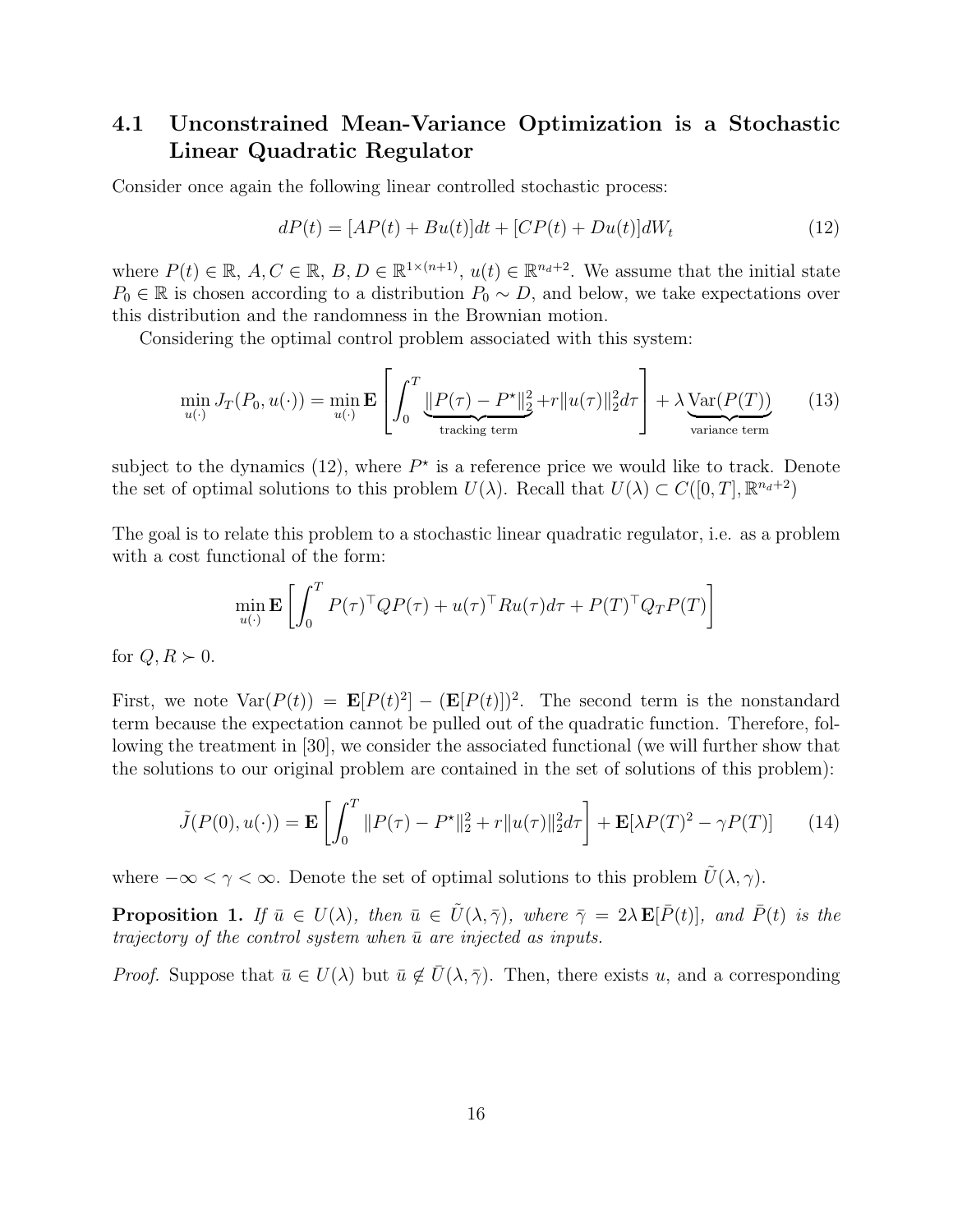trajectory  $P(t)$  such that:

$$
\mathbf{E}\left[\int_0^T \|P(\tau) - P^*\|_2^2 + r \|u(\tau)\|_2^2 d\tau\right] + \mathbf{E}[\lambda P(T)^2 - \gamma P(T)]
$$

$$
-\mathbf{E}\left[\int_0^T \|\bar{P}(\tau) - P^*\|_2^2 + r \|\bar{u}(\tau)\|_2^2 d\tau\right] + \mathbf{E}[\lambda \bar{P}(T)^2 - \gamma \bar{P}(T)]
$$

$$
=\mathbf{E}\left[\int_0^T \|P(\tau) - P^*\|_2^2 + r \|u(\tau)\|_2^2 - \|\bar{P}(\tau) - P^*\|_2^2 - r \|\bar{u}(\tau)\|_2^2 d\tau\right]
$$

$$
+ \lambda \mathbf{E}[P(T)^2 - \bar{P}(T)^2] - \bar{\gamma} \mathbf{E}[P(T) - \bar{P}(T)] < 0
$$

This implies:

$$
\lambda \mathbf{E}[P(T)^{2} - \bar{P}(T)^{2}] - \bar{\gamma} \mathbf{E}[P(T) - \bar{P}(T)]
$$
  

$$
< -\mathbf{E}\left[\int_{0}^{T} ||P(\tau) - P^{\star}||_{2}^{2} + r||u(\tau)||_{2}^{2} - ||\bar{P}(\tau) - P^{\star}||_{2}^{2} - r||\bar{u}(\tau)||_{2}^{2}d\tau\right]
$$

Consider the function  $f(x, y) = \lambda x - \lambda y^2$  which is concave in both its arguments. Then, note that:

$$
f(\mathbf{E}[P(T)^{2}], \mathbf{E}[P(T)]) = \lambda \mathbf{E}[P(T)^{2}] - \lambda(\mathbf{E}[P(T)])^{2} = \lambda \text{Var}(P(T))
$$

with  $\frac{\partial f}{\partial x} = \lambda$  and  $\frac{\partial f}{\partial y} = -2\lambda y$ . Now, using the first order conditions of optimality of  $f(\cdot, \cdot)$ :  $f(\mathbf{E}[P(T)^2], \mathbf{E}[P(T)]) \leq f(\mathbf{E}[\overline{P}(T)^2], \mathbf{E}[P(T)]) + \lambda(\mathbf{E}[P(T)^2 - \overline{P}(T)]) - 2\lambda \mathbf{E}[\overline{P}(T)](\mathbf{E}[P(T) - \overline{P}(T)])$ Adding  $\mathbf{E}\left[\int_0^T \|P(\tau) - P^{\star}\|_2^2 + r \|u(\tau)\|_2^2 d\tau\right]$  to both sides we have:

$$
\mathbf{E} \left[ \int_0^T \|P(\tau) - P^{\star}\|_2^2 + r \|u(\tau)\|_2^2 d\tau \right] + f(\mathbf{E}[P(T)^2], \mathbf{E}[P(T)])
$$
\n
$$
= \mathbf{E} \left[ \int_0^T \|P(\tau) - P^{\star}\|_2^2 + r \|u(\tau)\|_2^2 d\tau \right] + \lambda \text{Var}(P(T))
$$
\n
$$
\leq \mathbf{E} \left[ \int_0^T \|P(\tau) - P^{\star}\|_2^2 + r \|u(\tau)\|_2^2 d\tau \right] + \lambda \text{Var}(\bar{P}(T))
$$
\n
$$
+ \lambda (\mathbf{E}[P(T)^2 + \bar{P}(T)] - 2\lambda \mathbf{E}[\bar{P}(T)] (\mathbf{E}[P(T) - \bar{P}(T)])
$$
\n
$$
< \mathbf{E} \left[ \int_0^T \|P(\tau) - P^{\star}\|_2^2 + r \|u(\tau)\|_2^2 d\tau \right] + \lambda \text{Var}(\bar{P}(T))
$$
\n
$$
- \mathbf{E} \left[ \int_0^T \|P(\tau) - P^{\star}\|_2^2 + r \|u(\tau)\|_2^2 - \|\bar{P}(\tau) - P^{\star}\|_2^2 - r \|\bar{u}(\tau)\|_2^2 d\tau \right]
$$
\n
$$
= \mathbf{E} \left[ \int_0^T \|\bar{P}(\tau) - P^{\star}\|_2^2 + r \|\bar{u}(\tau)\|_2^2 d\tau \right] + \lambda \text{Var}(\bar{P}(T))
$$

This is a contradiction to  $\bar{u}$  being an optimal solution to  $U(\lambda)$ . Therefore, we are done and  $\bar{u} \in \tilde{U}(\lambda, \bar{\gamma}).$  $\Box$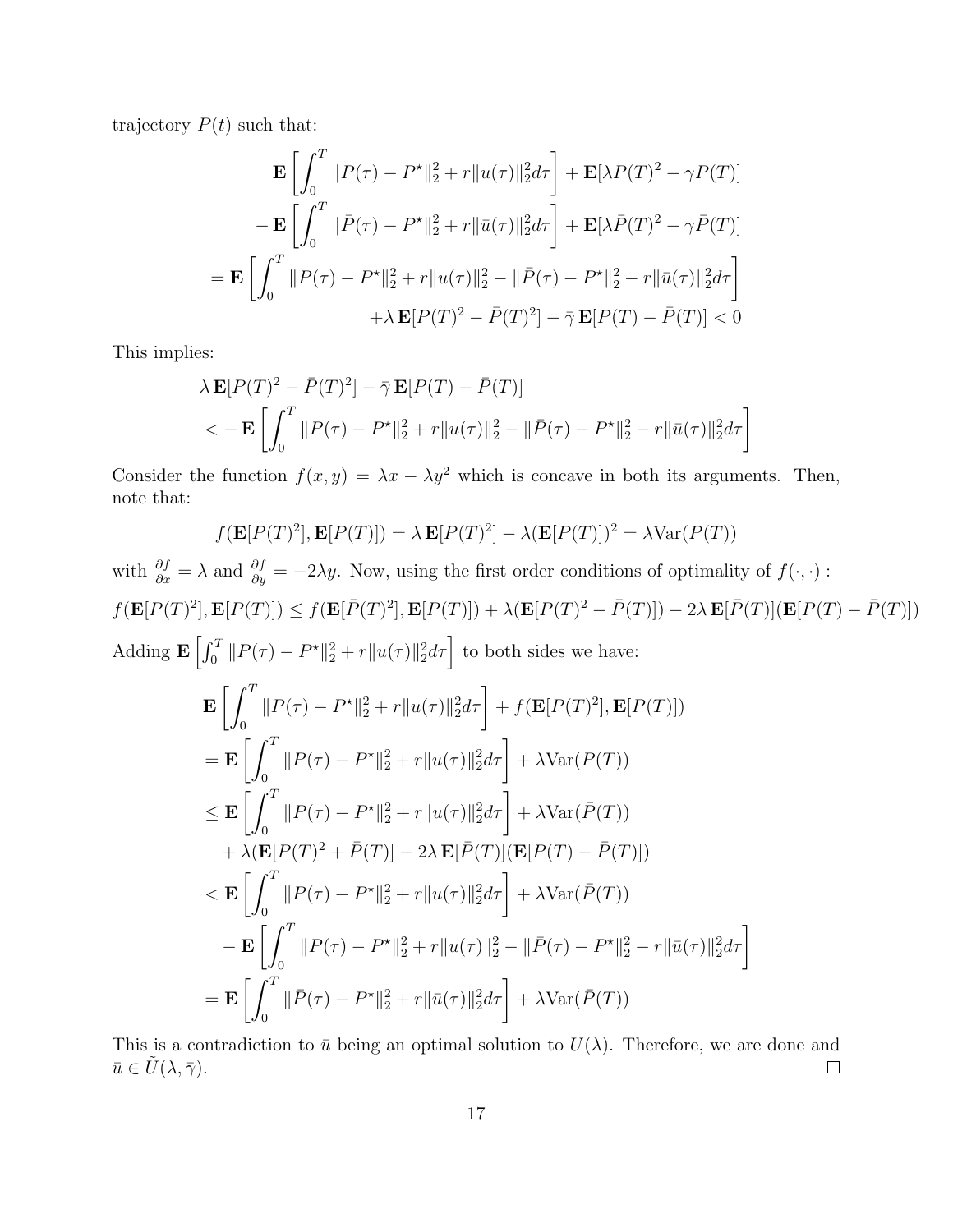We will now show that solving  $(14)$  is equivalent to solving the stochastic LQ problem:

$$
\min_{u(\cdot)} \mathbf{E} \left[ \int_0^T \|\tilde{P}(\tau) - \tilde{P}^{\star}\|_2^2 + r \|u(\tau)\|_2^2 d\tau + \lambda \tilde{P}_T^2 \right]
$$

where  $d\tilde{P}_t = [A\tilde{P}(t) + Bu(t)]dt + [C\tilde{P}(t) + Du(t)]dW_t, \tilde{P}_t = P_t - \frac{\gamma}{2}$  $\frac{\gamma}{2\lambda}$ , and  $\tilde{P}^{\star} = P^{\star} - \frac{\gamma}{2\lambda}$  $\frac{\gamma}{2\lambda}$ . We see:

$$
\mathbf{E} \left[ \int_0^T \|\tilde{P}(\tau) - \tilde{P}^{\star}\|_2^2 + r \|u(\tau)\|_2^2 d\tau + \lambda \tilde{P}_T^2 \right] = \mathbf{E} \left[ \int_0^T \|P(\tau) - \frac{\gamma}{2\lambda} - P^{\star} + \frac{\gamma}{2\lambda} \|_2^2 + r \|u(\tau)\|_2^2 d\tau \right. \\ \left. + \frac{1}{2}\lambda \left( P(T) - \frac{\gamma}{2\lambda} \right)^2 \\ = \mathbf{E} \left[ \int_0^T \|P(\tau) - P^{\star}\|_2^2 + r \|u(\tau)\|_2^2 d\tau \right. \\ \left. + \lambda (P(T)^2 - P(T)\frac{\gamma}{\lambda} - \frac{\gamma^2}{4\lambda^2}) \right. \\ \left. - \mathbf{E} \left[ \int_0^T \|P(\tau) - P^{\star}\|_2^2 + r \|u(\tau)\|_2^2 d\tau \right] \right. \\ \left. + \mathbf{E} [\lambda P(T)^2 - \gamma P(T)] \right]
$$

Therefore, by shifting the dynamics, we can recover back solutions to our original problem  $U(\lambda, \gamma)$ .

### <span id="page-17-0"></span>4.2 Controller stability increases in the number of bonds

One natural question to ask is regarding how well the control mechanism behaves as we increase the number of bonds  $n_d$ .  $\Omega$  adaptively adjusts the number of bonds in an attempt to better control the price process and achieve tracking. We now consider the infinite horizon version of the optimal control problem:

<span id="page-17-1"></span>
$$
dP(t) = [AP(t) + Bu(t)]dt + [CP(t) + Du(t)]dW_t
$$

$$
J(P(0), u(\cdot)) = \mathbf{E}\left[\int_0^\infty q(P(t) - P^\star)^2 + r||u(\tau)||_2^2 d\tau\right]
$$
(15)

We formally analyze this dimension dependence by using the Riccati equation associated with the linear quadratic control problem for the Ohm protocol to bound the rate of decay of the price process to the reference price when the drift and control matrices are chosen at random. Informally, we prove:

A 1-dimensional controlled price process where the controls are m-dimensional and dynamics are chosen at random, with controls minimizing the costs given in [\(15\)](#page-17-1), converges  $\mu$  random, with controls min<br>to P\* at least at the rate c $\sqrt{ }$  $\overline{m}$ , for some  $c > 0$ .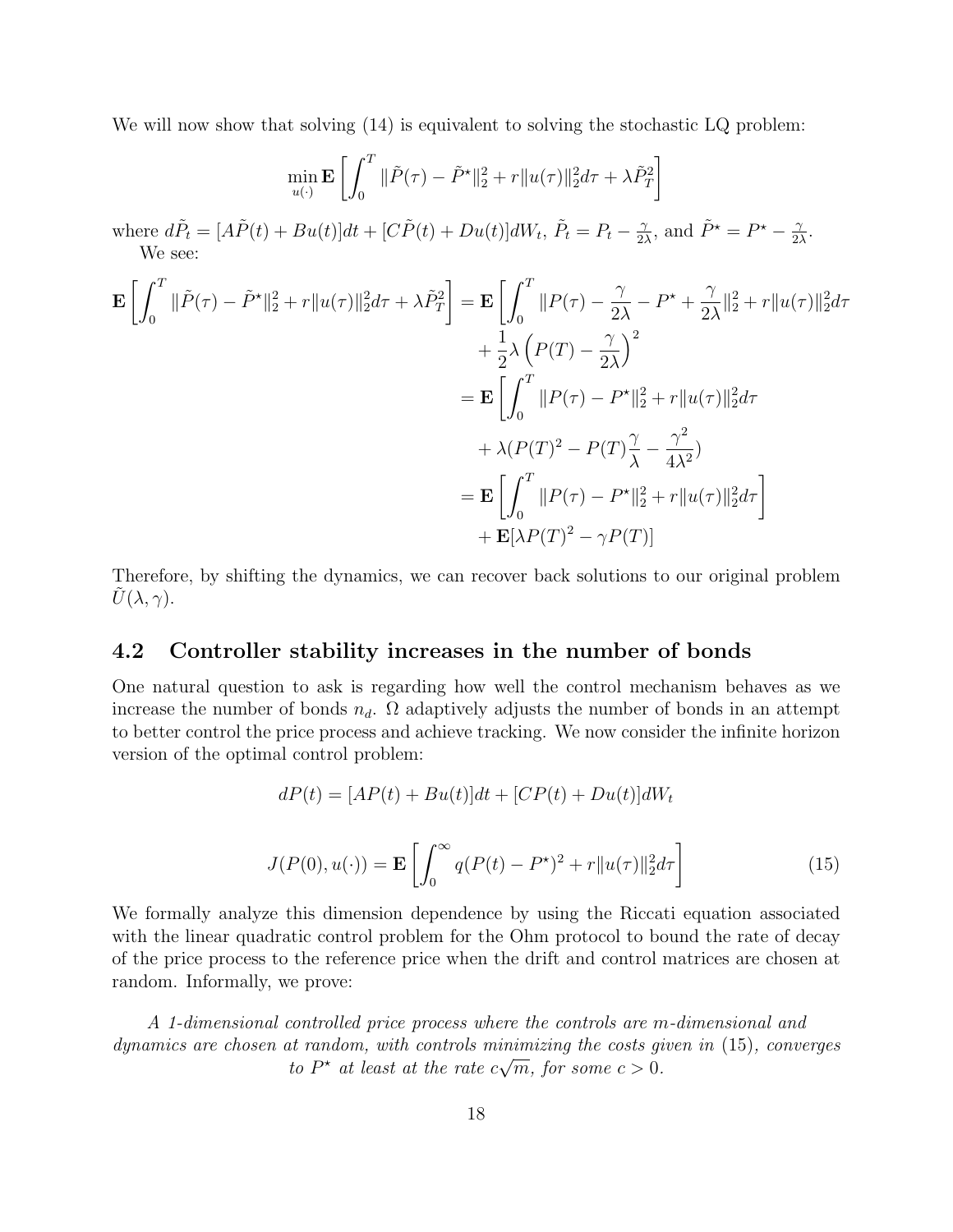Interpreting this in the context of  $\Omega$ , we see that as the number of bonds increases ( $m =$  $n_d+2$ , the linear controller associated with the protocol's price process is able to control the system and achieve tracking at a faster rate, but experiences diminishing marginal utility as m becomes large.

We first prove the above result for scalar systems with zero Brownian motion (deterministic systems), of the form:

<span id="page-18-0"></span>
$$
P(t) = AP(t) + Bu(t)
$$

with costs:

$$
J(P_0, u(\cdot)) = \int_0^\infty q P(\tau)^2 + r \|u(\tau)\|_2^2 d\tau
$$
\n(16)

 $(P(t), A \in \mathbb{R}, B \in \mathbb{R}^{1 \times m}, u(t) \in \mathbb{R}^{m \times 1}, q, r \in \mathbb{R}$ , to provide intuition for how the rate of convergence changes as the dimension of the control increases. We prove a more general stochastic version of the following theorem in Appendix [A.](#page-26-1)

**Theorem 1.** If  $A \sim \mathcal{N}(0, 1)$  and  $B \sim \mathcal{N}(0, I_m)$ , there exists a feedback controller  $u(t) =$  $KP(t)$  minimizing [\(16\)](#page-18-0) such that  $\dot{P}(t) = AP(t) + Bu(t)$  satisfies

$$
\mathbf{E}[P^2(t)] \le \mathbf{E}[e^{-c\sqrt{m}t}P^2(0)]\tag{17}
$$

for some  $c > 0$ .

*Proof.* We recall from linear system theory [\[31\]](#page-25-9) that if there exists  $\rho \in \mathbb{R}$  such that for any  $q > 0$ ,  $\rho$  satisfies:

<span id="page-18-1"></span>
$$
A^{\top} \rho + \rho A - \rho B r^{-1} B^{\top} \rho = -q \tag{18}
$$

then the static feedback controller  $K = -r^{-1}B^{\top}\rho$  minimizes [\(16\)](#page-18-0). Given that A is also a scalar, the Riccati equation [\(18\)](#page-18-1) is:

$$
2\rho A - \rho^2 B r^{-1} B^{\top} = 2\rho A - \rho^2 r^{-1} ||B||^2 = -q
$$

Therefore, letting  $r^{-1}||B||^2 = \tilde{B}$ , we have the following quadratic equation that  $\rho$  must satisfy:

<span id="page-18-2"></span>
$$
\tilde{B}\rho^2 - 2\rho A - q = 0
$$

and solving for  $\rho$ , we have:

$$
\rho = \frac{2A \pm \sqrt{(2A)^2 + 4\tilde{B}q}}{2\tilde{B}} = \frac{A \pm \sqrt{A^2 + \tilde{B}q}}{\tilde{B}}
$$
(19)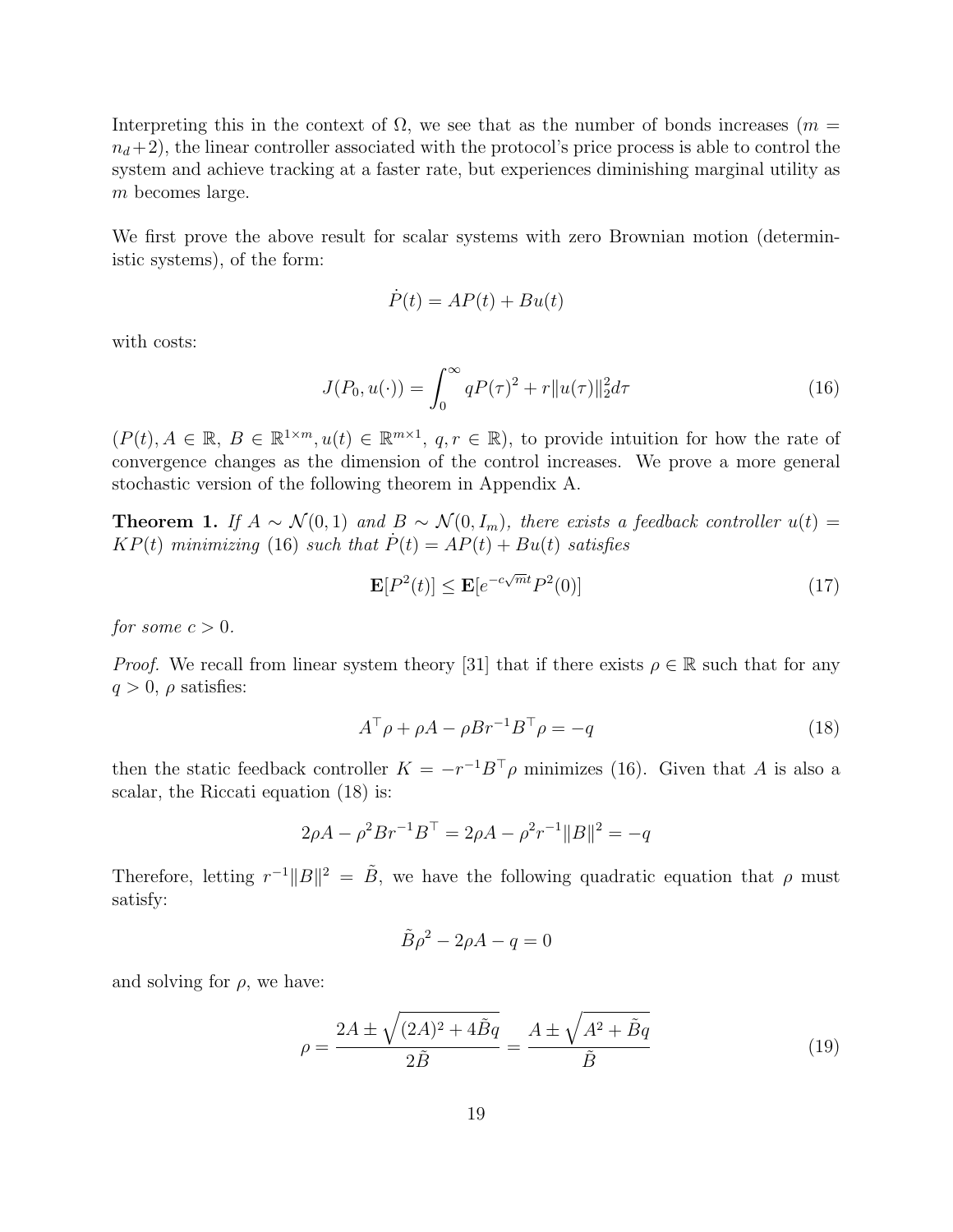We now use

$$
V(P) = \rho P^2
$$

as a Lyapunov function to bound the state  $[31]$ . Taking the time derivative of V along trajectories of  $P(t)$ :

$$
\frac{d}{dt}V(P) = (AP + Bu)^{\top}\rho P + P^{\top}\rho(AP + Bu) \n= ((A + BK)x)^{\top}\rho P + P^{\top}\rho(A + BK)P \n= P^{\top}(A + BK)^{\top}\rho P + P^{\top}\rho(A + BK)P \n= P^{\top}((A + BK)^{\top}\rho + \rho(A + BK))P \n= P^{\top}(A^{\top}\rho + K^{\top}B^{\top}\rho + \rho A + \rho BK)P \n= P^{\top}(A^{\top}\rho + \rho A + (-r^{-1}B^{\top}\rho)^{\top}B^{\top}\rho + \rho B(-r^{-1}B^{\top}\rho))P \n= P^{\top}(A^{\top}\rho + \rho A - r^{-1}B^{\top}\rho)P \n= P^{\top}(A^{\top}\rho + \rho A - r^{-1}\rho BB^{\top}\rho - r^{-1}\rho BB^{\top}\rho)P \n= P^{\top}(2\rho A - r^{-1}\rho^{2}||B||^{2} - r^{-1}\rho^{2}||B||^{2})P \n= P^{\top}(-q - r^{-1}\rho^{2}||B||^{2})P
$$

Now, because  $V(P) = \rho P^2$ , and  $\rho$  is a scalar, we can bound:

$$
\dot{V}(P) \le -\frac{q}{\rho}V(P) - \frac{\rho^2}{r}P^\top \|B\|^2 P
$$

where  $V(P) = \rho P^2$ . And so:

$$
\rho \frac{d}{dt} P^2 \leq - q P^2 - \frac{(\rho)^2 \|B\|^2}{r} P^2 = - \left(q + \frac{\rho^2 \|B\|^2}{r} \right) P^2
$$

Integrating both sides, we have:

$$
P^2(t) \le e^{-Rt} P^2(0)
$$

where we define the rate  $R$  as

$$
R=\frac{q}{\rho}+\frac{\rho \|B\|^2}{r}
$$

Note that the rate R is a random variable since B is a Gaussian random variable and  $p$  is a function of Gaussian random variables. Therefore to bound  $\mathbf{E}[R]$ , we need to compute bounds on  $\mathbf{E}[\rho]$ . Using [\(19\)](#page-18-2), we will first compute the conditional expectation of  $\rho$  so that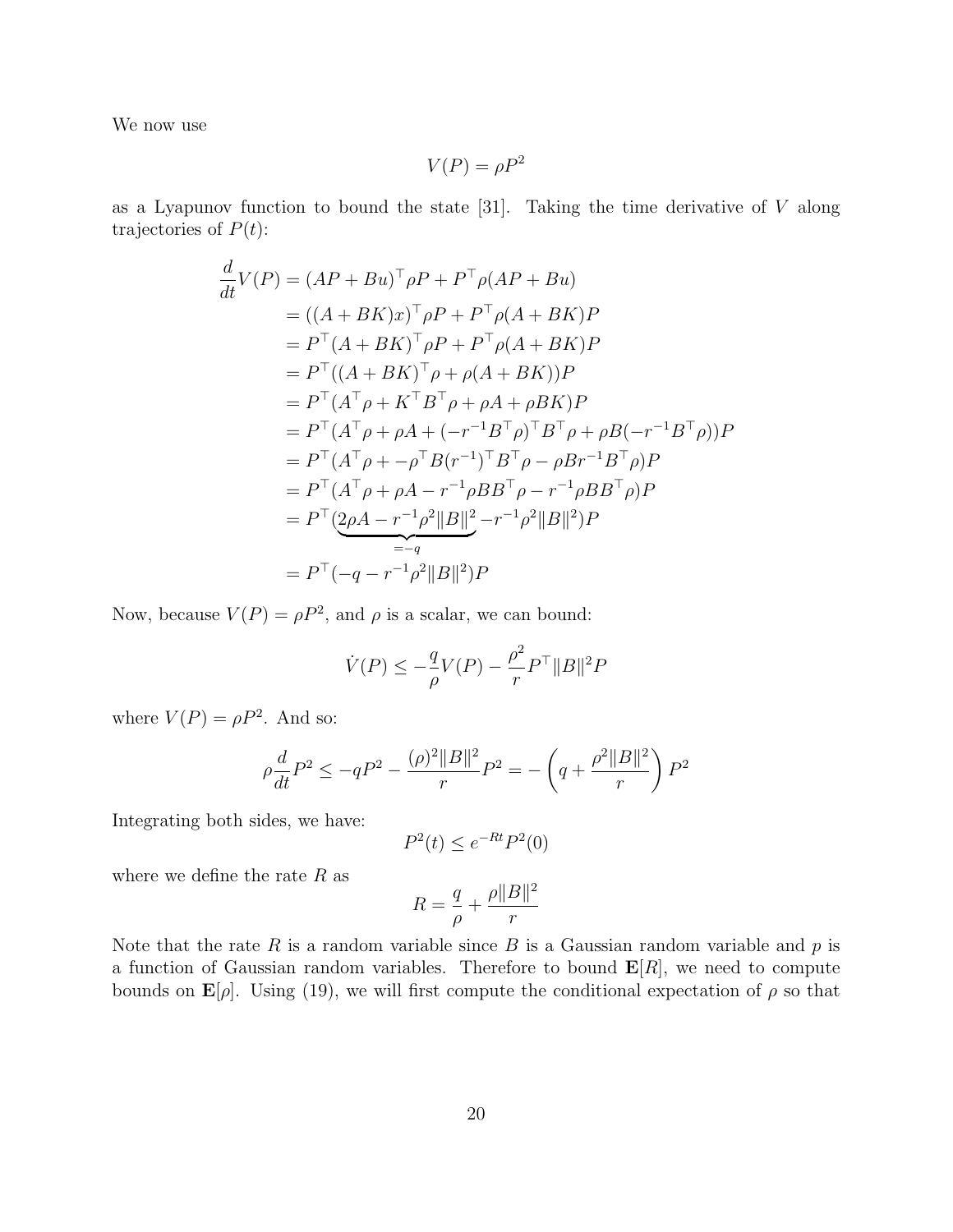we can write everything in terms of  $||B||_2$ 

$$
\mathbf{E}[\rho|\tilde{B}] = \mathbf{E} \left[ \frac{a \pm \sqrt{a^2 + \tilde{B}q}}{\tilde{B}} \Big| \tilde{B} \right]
$$
  
\n
$$
= \frac{1}{\tilde{B}} \left( \mathbf{E}[a|\tilde{B}] + \mathbf{E}[\sqrt{a^2 + \tilde{B}q}|\tilde{B}] \right)
$$
  
\n
$$
= \frac{1}{\tilde{B}} \mathbf{E}[\sqrt{a^2 + \tilde{B}q}|\tilde{B}]
$$
 (*a* independent of  $\tilde{B}, a \sim \mathcal{N}(0, 1)$ )  
\n
$$
\leq \frac{1}{\tilde{B}} \sqrt{\mathbf{E}[a^2 + \tilde{B}q|\tilde{B}]}
$$
 (Jensen's inequality)  
\n
$$
= \frac{\sqrt{1 + \tilde{B}q}}{\tilde{B}}
$$
 (20)

Using equation [\(20\)](#page-20-1) and  $\tilde{B} = \mathcal{O}(\Vert B \Vert^2)$  this means that

<span id="page-20-1"></span>
$$
\mathbf{E}[\rho|\tilde{B}] = \frac{\mathcal{O}(\sqrt{\|B\|^2})}{\mathcal{O}(\|B\|^2)} = \mathcal{O}(\|B\|^{-1})
$$

so that by iterated expectation  $\mathbf{E}[\rho] = \mathbf{E}[\mathbf{E}[\rho|\tilde{B}]] = \mathcal{O}(m^{-1/2})$  since  $\mathbf{E}[\|\tilde{B}\|^2] = m = n_d + 2$ . This allows us to reason about the expected rate:

$$
\mathbf{E}[R] = q \mathbf{E} \left[ \frac{1}{\rho} \right] + \frac{1}{r} \mathbf{E}[\rho ||B||^2]
$$
  
\n
$$
\geq \frac{q}{\mathbf{E}[\rho]} + \frac{1}{r} \mathbf{E}[\rho ||B||^2]
$$
 (Jensen's inequality applied to  $\frac{1}{x}$ )  
\n
$$
\geq c\sqrt{m}
$$

Finally we can use this bound to get

$$
\mathbf{E}[P^2(t)] \le \mathbf{E}[e^{-Rt}P^2(0)] \le \mathbf{E}[e^{-c\sqrt{m}t}P^2(0)]
$$

This demonstrates that as  $m = n_d + 2$  increases, the controlled process converges faster to the reference price.  $\Box$ 

### <span id="page-20-0"></span>5 Beyond Olympus: Generalizations

Multidimensional Extensions. One natural extension is to try to control a multidimensional price process. Suppose that we instead had  $P(t) \in \mathbb{R}^k$  and had a controlled stochastic process of the form

$$
dP(t) = \boldsymbol{\mu}(P(t), \boldsymbol{\pi}(t), \mathbf{i}(t))dt + \boldsymbol{\sigma}(P(t), \boldsymbol{\pi}(t), \mathbf{i}(t))dW_t
$$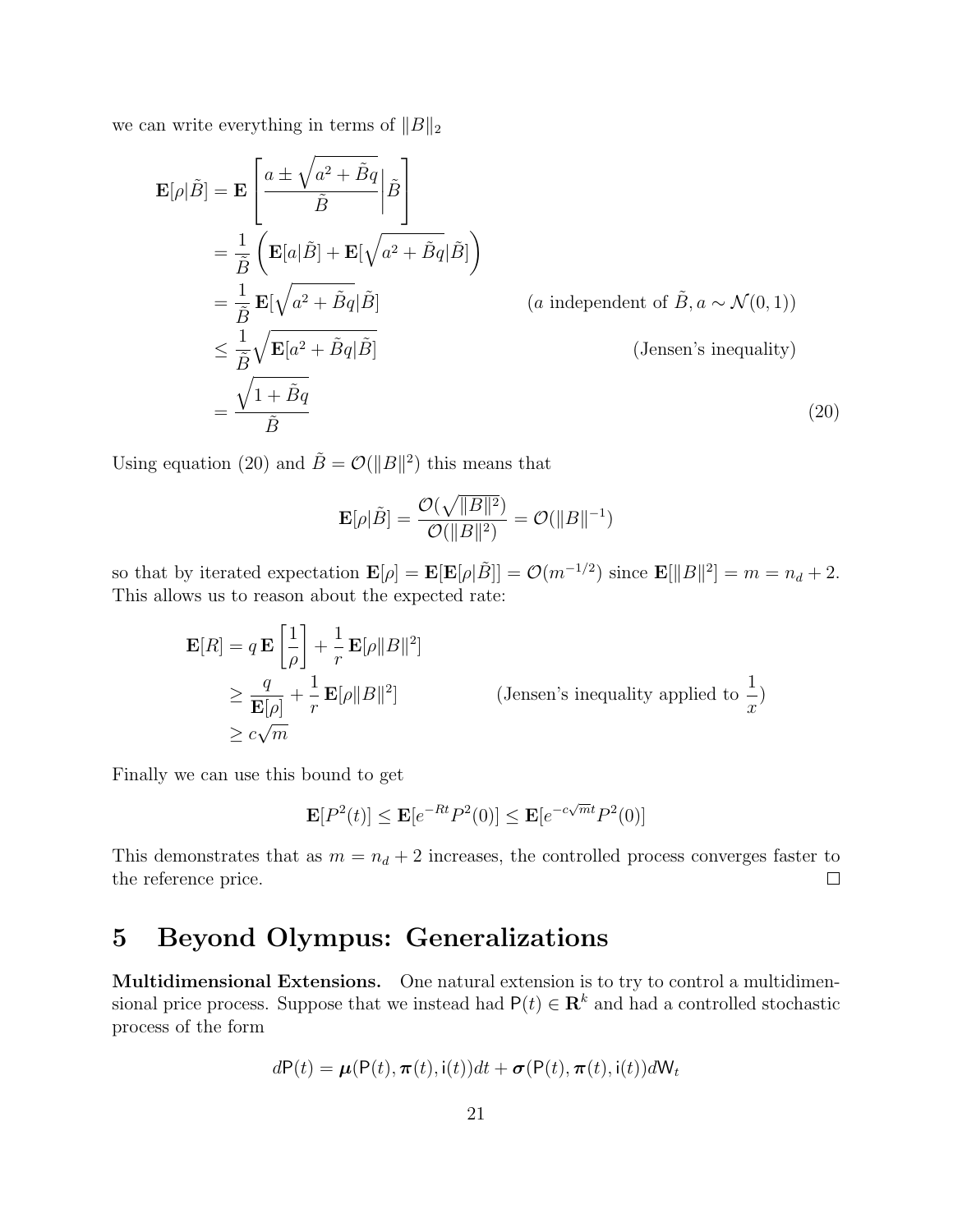where  $\mu, i \in \mathbf{R}^k$ ,  $\sigma \in \mathbf{R}^{k \times k}$ , and  $\pi \in \mathbf{R}^{k \times m}$  where m is an upper bound on the number of bond durations. Protocols such as Tokemak [\[32,](#page-25-10) [33\]](#page-25-11) claim to generalize the original Ohm model by solving this multidimensional problem. The goal of such protocols is to manage liquidity for multiple protocols simultaneously, generalizing Ohm to liquidity management for many protocols. This is purported to be more efficient than Ohm because liquidity can be optimized such that trading routes (*e.g.* trading from asset A to B to C) can be optimized [\[33,](#page-25-11) [34\]](#page-25-12). However, there exist no formal or numerical proofs of such claims.

It is well known that the multidimensional version of this problem has a 'curse of dimensionality' in that it takes exponentially longer in  $k$  to solve the Hamilton-Jacobi-Bellman equation associated with the mean-variance tracking problem [\[35\]](#page-25-13). Such models are often only tractable using reinforcement learning and provide significantly worse guarantees than results like Theorem [2.](#page-27-0) Moreover, such models are less robust as dimension increases. One way to see this is that if an adversary can control some small subset of the price processes  $(e.g. o(k))$ , the correlation structure between the processes can allow such an adversary to take over the controller (*e.g.*  $\pi_i(t)$  for all  $i \in [k]$ ).

Adversarial Control Mechanisms. Another mechanism for liquidity management that has managed billions of dollars of crypto assets is the so-called ve model [\[36,](#page-25-14) [37\]](#page-26-2). The ve model was invented by the market making protocol Curve [\[38,](#page-26-3) [6\]](#page-23-5) which pays liquidity providers in the protocol with the native governance token CRV. When the protocol first launches the CRV token, users were 'yield farming' it and immediately selling it on the market. This leads to a negative feedback loop, as CRV going down in value leads to less liquidity being placed in Curve CFMM pools due to lower incentives. To stem immediate selling, the Curve protocol added a feature very similar to Ohm bonds: if a user locks up their earned CRV token for a time period, they would receive a 'boost' or extra CRV. For instance, if a user agreed to lock their CRV in the protocol for a year, they could receive 2.5× the rewards they would had they not committed to be locked up for a year. The eponym of the name ve model comes from the fact that locked up CRV is represented by a token named veCRV.

One difference between Ohm bonds and veCRV is that veCRV holders were allowed to vote within Curve's governance smart contracts on changes to Curve incentives. This meant that veCRV holders, who had more governance power due to their boosts, could vote on adjusting boosts to particular pools. For instance, veCRV holders in one market making pool could create a governance proposal to give all of the CRV rewards (analogous to  $i(t)$  in the Ohm scenario) to their pool and none to other pools. This dynamic of having increased governance influence on changing parameters such as the inflation rate  $i(t)$  or the proportion of CRV rewards given to a certain pool (which is analogous to  $\pi(t)$ ) created what became known as 'bribing' games. A third-party protocol would incentivize users to deposit assets into a smart contract. It then would reallocate those assets into different Curve market making pools and automatically generate proposals to maximize the return to the pools that it deposited in. The protocol would then take a fee from the excess earnings that it earned by manipulating the CRV governance mechanism This reallocation mechanism was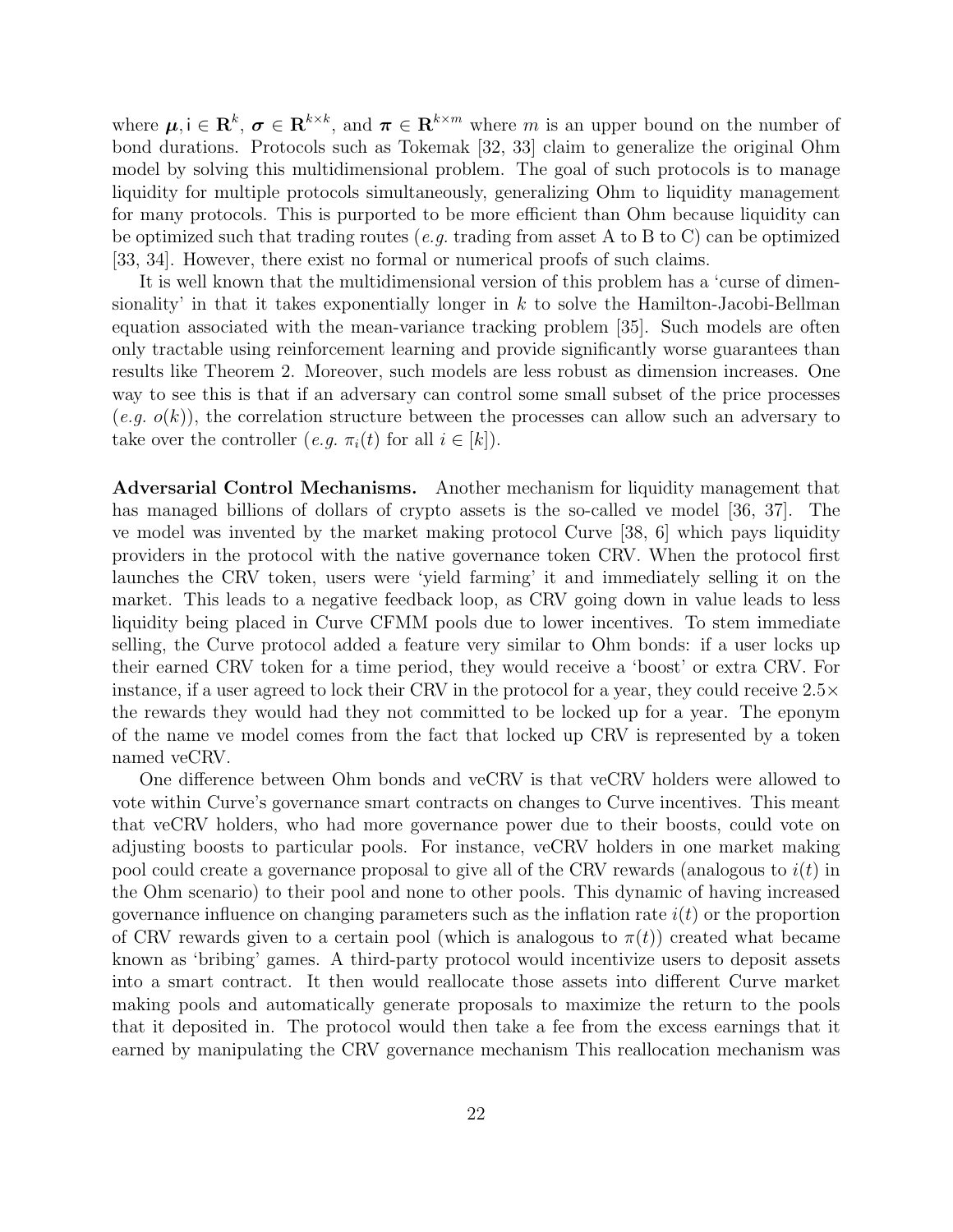first pioneered by Convex Finance [\[39\]](#page-26-4) and led to an enormous increase in the total liquidity held by Curve.

We can model the dynamics of the CRV bribing game by augmenting [\(10\)](#page-12-0). Suppose, for simplicity, that we have a two-player game where each player tries to provide a control  $u^1(t)$  and  $u^2(t)$  that maximizes their expected return,  $J^1(u^1(t), u^2(t)), J^2(u^1(t), u^2(t)).$ This is equivalent to having the two players play a zero-sum game to control the parameters  $A, B, C, D$  in [\(10\)](#page-12-0). Such models have been studied for two-player, zero-sum games and instead of Hamilton-Jacobi-Bellman equations, one instead finds Hamilton-Jacobi-Isaacs equations [\[40\]](#page-26-5). While beyond the scope of this paper, Hamilton-Jacobi-Isaacs equations can be thought of an equation that replaces the supremum of [\(9\)](#page-11-2) with a minimax formulation that minimizes over one players control parameters  $u_t^1$  and maximizes over the others. We also note that the lack of unique equilibria that we find here is similar to those found in adversarial neural networks such as GANs [\[41\]](#page-26-6).

We will instead provide a simplified description of what the ve model looks like for the linear-quadratic regulator of §[3.2.](#page-11-0) Consider the following price process, which now has the inputs of both players  $u^1(t)$  and  $u^2(t)$ :

<span id="page-22-0"></span>
$$
dP(t) = \mu(P(t), u^{1}(t), u^{2}(t))dt + \sigma(P(t), u(t)^{1}, u(t)^{2})dW_{t}
$$
\n(21)

for  $P_t^1 \in \mathbb{R}$ . That is, there are two competing controllers that try to modify a single price process.

Thus, we set up two costs:

$$
J^{1}(P(0), u^{1}(\cdot), u^{2}(\cdot)) = \mathbf{E}\left[\int_{0}^{T} ||P(t) - P^{\star}||_{2}^{2} + [u(\tau)^{1}, u(\tau)^{2}]^{\top} R^{1}[u(\tau)^{1}, u(\tau)^{2}] d\tau\right]
$$

$$
J^{2}(P(0), u^{1}(\cdot), u^{2}(\cdot)) = \mathbf{E}\left[\int_{0}^{T} ||P(t) - P^{\star}||_{2}^{2} + [u(\tau)^{1}, u(\tau)^{2}]^{\top} R^{2}[u(\tau)^{1}, u(\tau)^{2}] d\tau\right]
$$

Therefore, these costs along with dynamics [\(21\)](#page-22-0) give rise to a dynamic noncooperative game [\[42\]](#page-26-7). A solution concept that one can propose is finding  $u^{1,*}, u^{2,*}$ :

$$
J^1(P(0), u^{1,\star}, u^{2,\star}) \leq J^1(P(0), u^1, u^{2,\star})
$$
  

$$
J^2(P(0), u^{1,\star}, u^{2,\star}) \leq J^1(P(0), u^{1,\star}, u^2)
$$

for all  $u^1 \neq u^{1,\star}$  and  $u^2 \neq u^{2,\star}$ . We note that generally, finding such solutions requires solving Hamilton-Jacobi-Isaacs equations (or in the linear-quadratic case, coupled Riccati equations) that may be difficult to tractably analyze.

### 6 Conclusion

As DeFi comes to manage larger pools of assets, it is important to understand how incentives in liquidity management work at scale. Our work is the first to formally define the controller used in the  $\Omega$  liquidity management protocol. Using this definition, we were able to show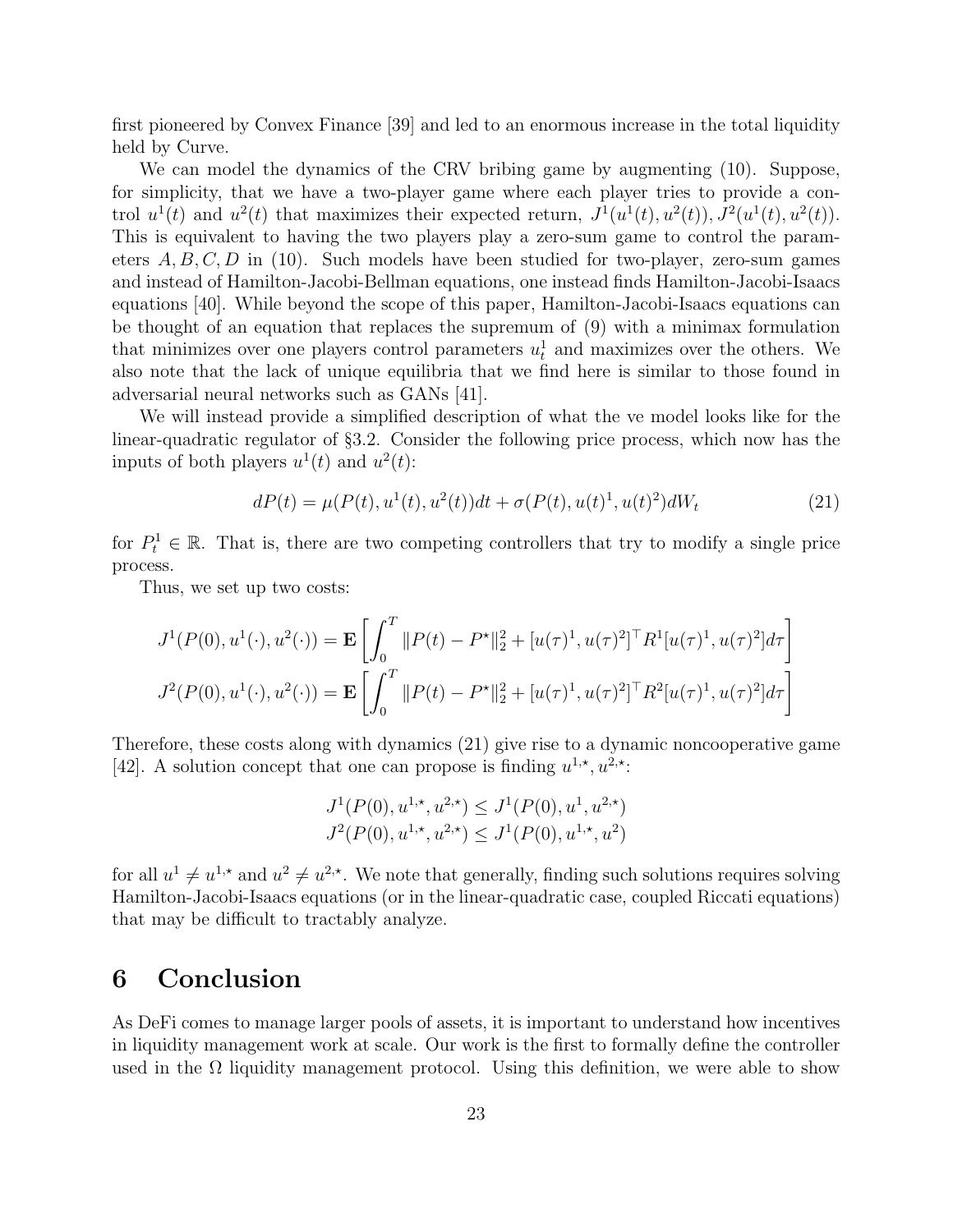that the non-linear controller that is used in production can actually be viewed as a linearquadratic regulator using a change of coordinates. We then provide an analysis of the  $\Omega$ liquidity management protocol by casting it as a control problem; we provide dynamics and costs that approximate the behavior of the protocol, and in particular, we analyze a simple stochastic linear quadratic model that resembles a tractable mean-variance portfolio optimization problem (price tracking combined with volatility minimization) that  $\Omega$  can solve. We then analyze solutions to this problem by writing the associated Riccati equation, and show formally that the efficacy of the liquidity management protocol scales as  $\mathcal{O}(\sqrt{m})$ , where  $m$  is the number of bond durations that are allowed to be optimized over. This in turn means that adaptively adding durations can help the protocol achieve its tracking goals, but that this process has diminishing marginal utility.

The usage of feedback control in DeFi was first espoused in [\[43\]](#page-26-8); however, the appearance of optimal control and model predictive control in DeFi appears to have originated in the  $Ω$  protocol. Our formulation can help simplify existing protocols like  $Ω$  and help with the design of improvement to liquidity management protocols. Future work involves numerical simulations of the non-analytic loss functions of §[3.2](#page-11-0) and comparing simulation performance to real data. As mentioned, improving parameter selection in liquidity management protocols can lead to reduced risk and improved incentive spend. We believe that applications such as those in §[5](#page-20-0) will be enabled by further development of applications of stochastic control techniques, including reinforcement learning, to problems in DeFi.

### References

- <span id="page-23-0"></span>[1] H.-T. Kao, T. Chitra, R. Chiang, and J. Morrow, "An analysis of the market risk to participants in the compound protocol," in Third International Symposium on Foundations and Applications of Blockchains, 2020.
- <span id="page-23-1"></span>[2] H.-T. Kao and N. Lord, "Makerdao auction assessment," 2021, [https://maker-report.](https://maker-report.gauntlet.network) [gauntlet.network.](https://maker-report.gauntlet.network)
- <span id="page-23-2"></span>[3] W. Fu, T. Chitra, R. Chiang, and J. Morrow, "Aave market risk assessment," 2021, [https://gauntlet.network/reports/aave.](https://gauntlet.network/reports/aave)
- <span id="page-23-3"></span>[4] T. Chitra, G. Angeris, A. Evans, and H.-T. Kao, "A note on borrowing constant function market maker shares," 2021.
- <span id="page-23-4"></span>[5] H.-T. Kao, T. Chitra, R. Chiang, and J. Morrow, "Liquity market risk assessment," 2021, [https://liquity-report.gauntlet.network.](https://liquity-report.gauntlet.network)
- <span id="page-23-5"></span>[6] G. Angeris, A. Evans, and T. Chitra, "When does the tail wag the dog? curvature and market making," arXiv preprint arXiv:2012.08040, 2020.
- <span id="page-23-7"></span><span id="page-23-6"></span>[7] 0xngmi, "Defi dashboard." [Online]. Available:<https://defillama.com>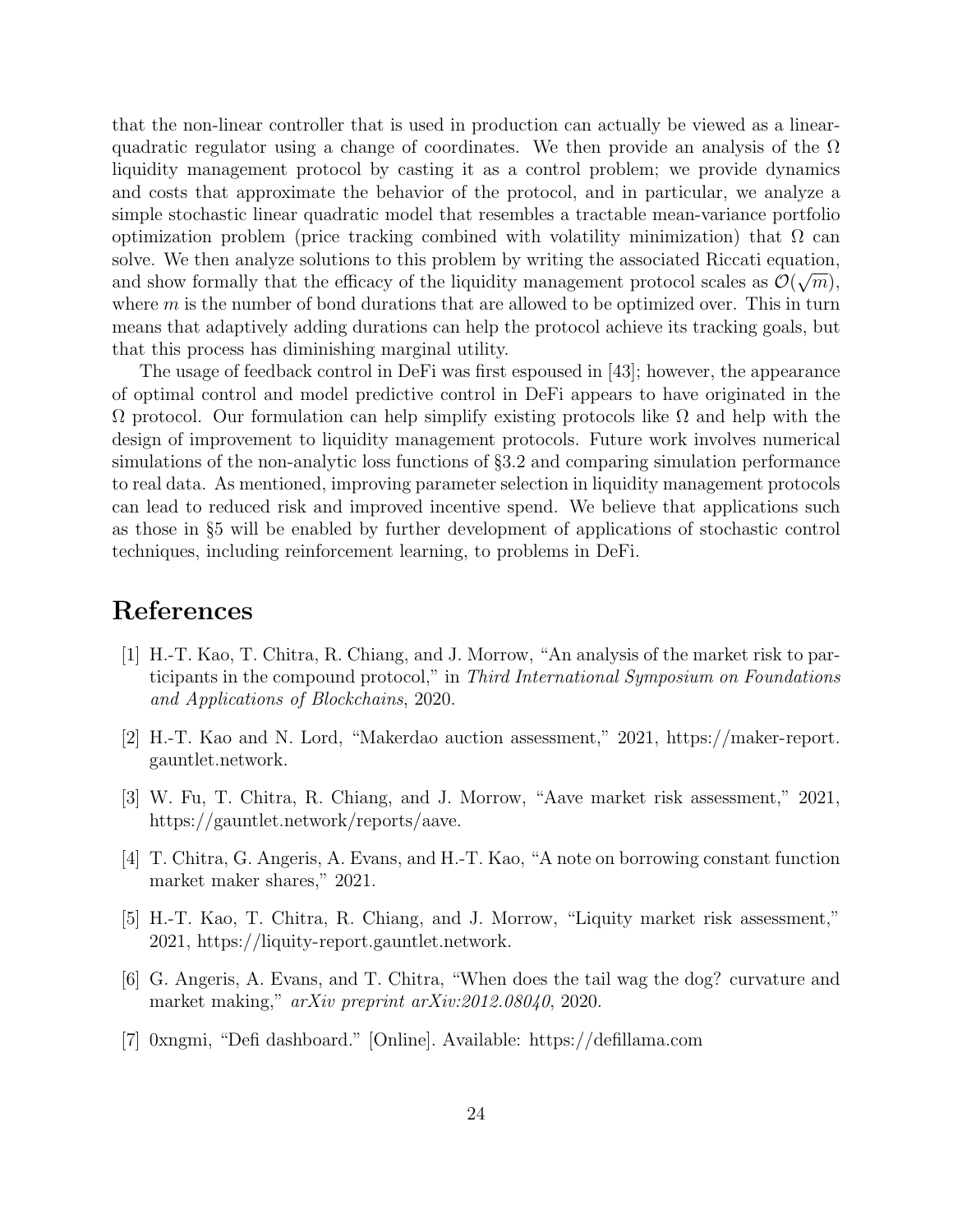- [8] G. Pohl-Zaretsky, "Sushiswap increased liquidity mining efficiency 5x and added \$300m daily volume with the gauntlet platform," Oct 2021. [Online]. Available: [https://medium.com/gauntlet-networks/](https://medium.com/gauntlet-networks/sushiswap-increased-liquidity-mining-efficiency-5x-and-added-300m-daily-volume-with-the-gauntlet-a9cc74dfb26e) sushiswap-increased-liquidity-mining-efficiency-5x-and-added-300m-daily-volume-with-the-gauntlet-a
- <span id="page-24-0"></span>[9] C. Team, "Figuring out your required boost." [Online]. Available: [https:](https://resources.curve.fi/guides/boosting-your-crv-rewards) [//resources.curve.fi/guides/boosting-your-crv-rewards](https://resources.curve.fi/guides/boosting-your-crv-rewards)
- <span id="page-24-1"></span>[10] S. Team. [Online]. Available: [https://help.sushidocs.com/guides/](https://help.sushidocs.com/guides/how-to-stake-sushi-for-xsushi) [how-to-stake-sushi-for-xsushi](https://help.sushidocs.com/guides/how-to-stake-sushi-for-xsushi)
- <span id="page-24-2"></span>[11] E. Nicolle, "Crypto secrecy makes defi a financial felon's wonderland," Jan 2022. [Online]. Available: [https://www.bloomberg.com/news/articles/2022-01-27/](https://www.bloomberg.com/news/articles/2022-01-27/crypto-s-cloak-of-anonymity-makes-defi-a-wonderland-for-felon) [crypto-s-cloak-of-anonymity-makes-defi-a-wonderland-for-felon](https://www.bloomberg.com/news/articles/2022-01-27/crypto-s-cloak-of-anonymity-makes-defi-a-wonderland-for-felon)
- <span id="page-24-3"></span>[12] R. Behnke, "Explained: The fei protocol bug (april 2021)," Oct 2021. [Online]. Available:<https://halborn.com/explained-the-fei-protocol-bug/>
- <span id="page-24-4"></span>[13] O. D. team, "What is bonding?" [Online]. Available: [https://docs.olympusdao.](https://docs.olympusdao.finance/main/basics/bonding) [finance/main/basics/bonding](https://docs.olympusdao.finance/main/basics/bonding)
- <span id="page-24-5"></span>[14] U. Zeus, "Exploring a bond-centric future," Feb 2022. [Online]. Available: <https://forum.olympusdao.finance/d/1061-exploring-a-bond-centric-future>
- <span id="page-24-6"></span>[15] S. Dean, H. Mania, N. Matni, B. Recht, and S. Tu, "On the sample complexity of the linear quadratic regulator," Foundations of Computational Mathematics, vol. 20, no. 4, pp. 633–679, 2020.
- <span id="page-24-7"></span>[16] S. Dean, S. Tu, N. Matni, and B. Recht, "Safely learning to control the constrained linear quadratic regulator," in 2019 American Control Conference  $(ACC)$ . IEEE, 2019, pp. 5582–5588.
- <span id="page-24-8"></span>[17] T. Chitra, "Competitive equilibria between staking and on-chain lending," Cryptoeconomic Systems, Nov. 2020. [Online]. Available: [https://doi.org/10.21428/](https://doi.org/10.21428/58320208.9ce1cd26) [58320208.9ce1cd26](https://doi.org/10.21428/58320208.9ce1cd26)
- <span id="page-24-9"></span>[18] T. Chitra and A. Evans, "Why stake when you can borrow?" Available at SSRN 3629988, 2020.
- <span id="page-24-10"></span>[19] abipup, "Oip-76: Create inverse bond policy lever." [Online]. Available: [https:](https://forum.olympusdao.finance/d/1020-oip-76-create-inverse-bond-policy-lever) [//forum.olympusdao.finance/d/1020-oip-76-create-inverse-bond-policy-lever](https://forum.olympusdao.finance/d/1020-oip-76-create-inverse-bond-policy-lever)
- <span id="page-24-12"></span>[20] U. @shadow, "Olympus dao dune analytics dashboard," Jan 2022. [Online]. Available: [https://dune.xyz/shadow/Olympus-\(OHM\)](https://dune.xyz/shadow/Olympus-(OHM))
- <span id="page-24-11"></span>[21] G. Angeris, H.-T. Kao, R. Chiang, C. Noyes, and T. Chitra, "An analysis of uniswap markets," Cryptoeconomic Systems, Nov. 2020. [Online]. Available: <https://doi.org/10.21428/58320208.c9738e64>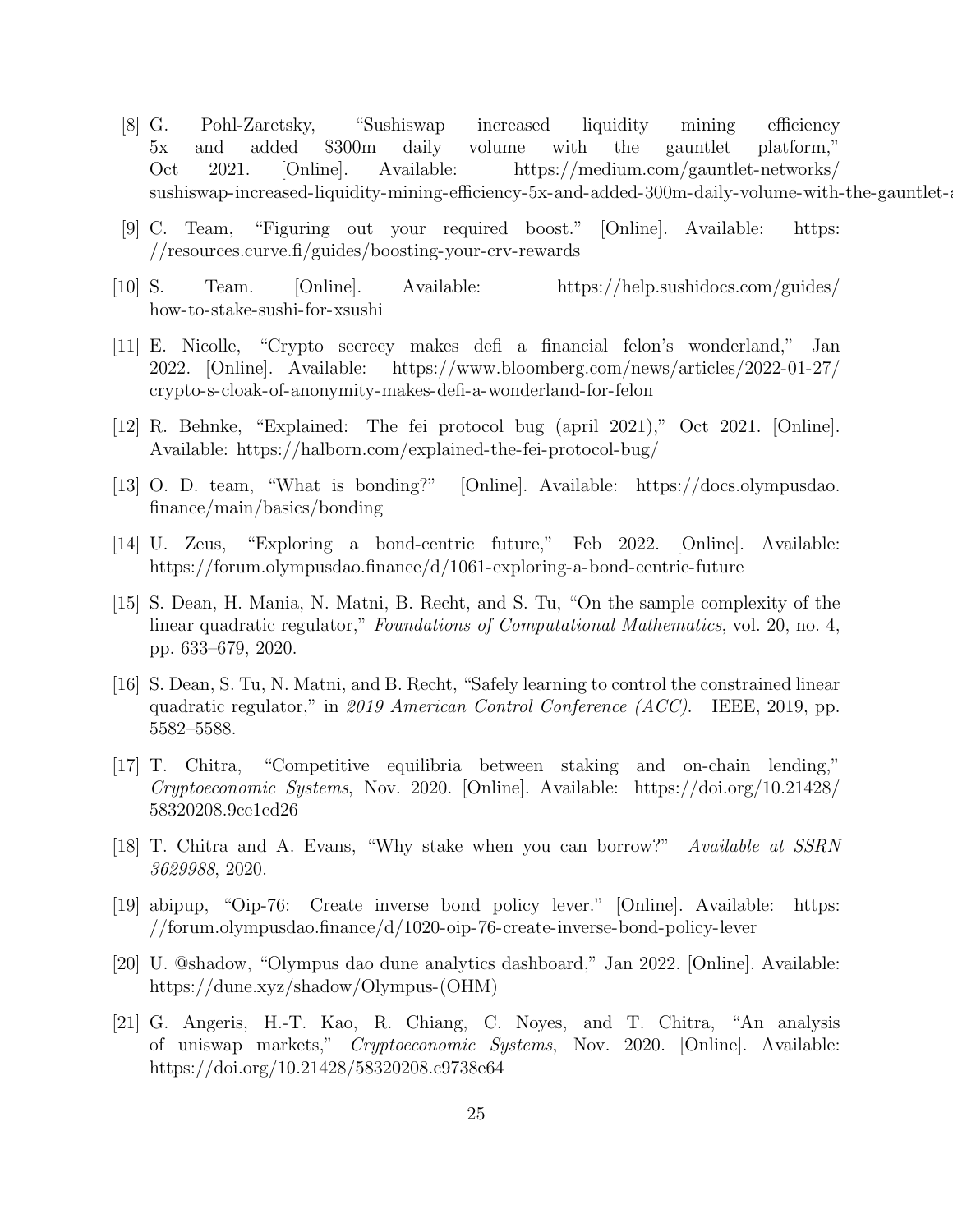- <span id="page-25-0"></span>[22] G. Angeris, A. Agrawal, A. Evans, T. Chitra, and S. Boyd, "Constant function market makers: Multi-asset trades via convex optimization," 2021.
- <span id="page-25-1"></span>[23] ——, "Constant function market makers: Multi-asset trades via convex optimization," arXiv preprint arXiv:2107.12484, 2021.
- <span id="page-25-2"></span>[24] O. D. core team, "Olympus dao verified smart contract code," Jan 2022. [Online]. Available: [https://etherscan.io/address/0x575409F8d77c12B05feD8B455815f0e54797381c#](https://etherscan.io/address/0x575409F8d77c12B05feD8B455815f0e54797381c#code) [code](https://etherscan.io/address/0x575409F8d77c12B05feD8B455815f0e54797381c#code)
- <span id="page-25-3"></span>[25] E. F. Camacho and C. B. Alba, Model predictive control. Springer science & business media, 2013.
- <span id="page-25-4"></span>[26] B. Øksendal, "Stochastic differential equations," in Stochastic differential equations. Springer, 2003, pp. 65–84.
- <span id="page-25-5"></span>[27] A. Evans, G. Angeris, and T. Chitra, "Optimal fees for geometric mean market makers," arXiv preprint arXiv:2104.00446, 2021.
- <span id="page-25-6"></span>[28] L. C. Evans, "An introduction to mathematical optimal control theory version 0.2," Lecture notes available at http://math. berkeley. edu/˜ evans/control. course. pdf, 1983.
- <span id="page-25-7"></span>[29] P. O. Scokaert and J. B. Rawlings, "Constrained linear quadratic regulation," IEEE Transactions on automatic control, vol. 43, no. 8, pp. 1163–1169, 1998.
- <span id="page-25-8"></span>[30] J. Yong and X. Y. Zhou, Stochastic controls: Hamiltonian systems and HJB equations. Springer Science & Business Media, 1999, vol. 43.
- <span id="page-25-9"></span>[31] F. M. Callier and C. A. Desoer, Linear system theory. Springer Science & Business Media, 2012.
- <span id="page-25-10"></span>[32] A. Wan, Jan 2022. [Online]. Available: [https://mirror.xyz/andywan.eth/](https://mirror.xyz/andywan.eth/KylisgFyv9KA-Z21A6PcmbVF-3K8Jia-VS38wT2s8GQ) [KylisgFyv9KA-Z21A6PcmbVF-3K8Jia-VS38wT2s8GQ](https://mirror.xyz/andywan.eth/KylisgFyv9KA-Z21A6PcmbVF-3K8Jia-VS38wT2s8GQ)
- <span id="page-25-11"></span>[33] T. Team, "Introduction to tokemak: Tool for sustainable liquidity." [Online]. Available: <https://docs.tokemak.xyz/>
- <span id="page-25-12"></span>[34] G. Angeris, T. Chitra, A. Evans, and S. Boyd, "Optimal routing for constant function market makers," 2021. [Online]. Available: [https://web.stanford.edu/](https://web.stanford.edu/~boyd/papers/cfmm_routing.html)∼boyd/papers/ cfmm [routing.html](https://web.stanford.edu/~boyd/papers/cfmm_routing.html)
- <span id="page-25-13"></span>[35] D. Bertsekas, Reinforcement learning and optimal control. Athena Scientific, 2019.
- <span id="page-25-14"></span>[36] K. Clarke, "Curve wars: The future of defi dependent on a windows 98 application," Nov 2021. [Online]. Available: [https://medium.com/](https://medium.com/momentum6/the-great-curve-war-is-heating-up-dont-miss-the-alpha-9b70d99cf694#:~:text=What%20is%20the%20Curve%20War,increased%20buying%20pressure%20for%20%24CRV.) [momentum6/the-great-curve-war-is-heating-up-dont-miss-the-alpha-9b70d99cf694#:](https://medium.com/momentum6/the-great-curve-war-is-heating-up-dont-miss-the-alpha-9b70d99cf694#:~:text=What%20is%20the%20Curve%20War,increased%20buying%20pressure%20for%20%24CRV.) <sup>∼</sup>[:text=What%20is%20the%20Curve%20War,increased%20buying%20pressure%](https://medium.com/momentum6/the-great-curve-war-is-heating-up-dont-miss-the-alpha-9b70d99cf694#:~:text=What%20is%20the%20Curve%20War,increased%20buying%20pressure%20for%20%24CRV.) [20for%20%24CRV.](https://medium.com/momentum6/the-great-curve-war-is-heating-up-dont-miss-the-alpha-9b70d99cf694#:~:text=What%20is%20the%20Curve%20War,increased%20buying%20pressure%20for%20%24CRV.)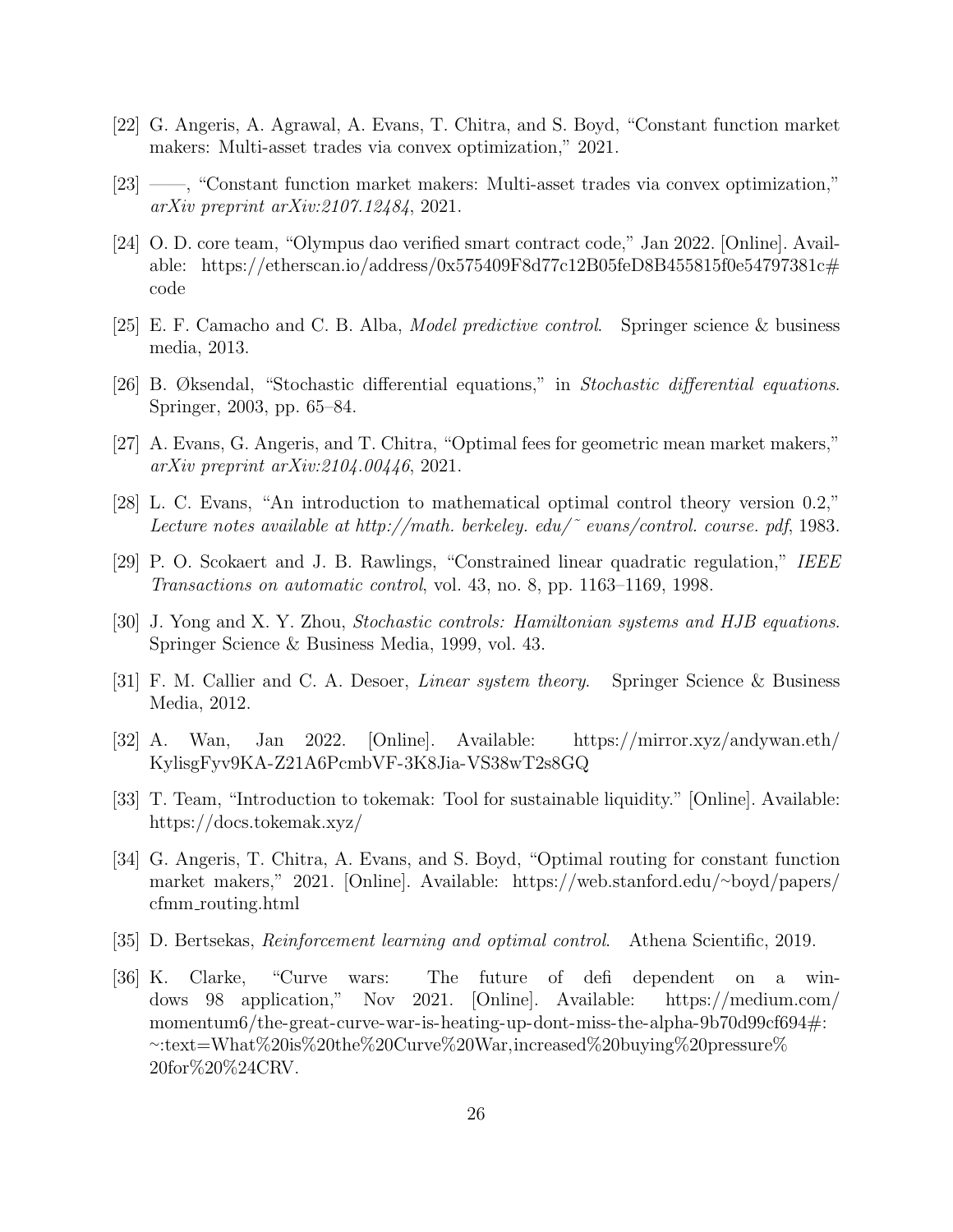- <span id="page-26-2"></span>[37] A. Cronje, "Ve(3,3)," Jan 2022. [Online]. Available: [https://andrecronje.medium.com/](https://andrecronje.medium.com/ve-3-3-44466eaa088b) [ve-3-3-44466eaa088b](https://andrecronje.medium.com/ve-3-3-44466eaa088b)
- <span id="page-26-3"></span>[38] M. Egorov, "StableSwap - efficient mechanism for Stablecoin liquidity," p. 6.
- <span id="page-26-4"></span>[39] E. Au, "Game theory behind curve and convex finance," Jan 2022. [Online]. Available: [https://www.theblockresearch.com/](https://www.theblockresearch.com/game-theory-behind-curve-and-convex-finance-129432) [game-theory-behind-curve-and-convex-finance-129432](https://www.theblockresearch.com/game-theory-behind-curve-and-convex-finance-129432)
- <span id="page-26-5"></span>[40] L. C. Evans and P. E. Souganidis, "Differential games and representation formulas for solutions of hamilton-jacobi-isaacs equations," *Indiana University mathematics journal*, vol. 33, no. 5, pp. 773–797, 1984.
- <span id="page-26-6"></span>[41] I. Goodfellow, Y. Bengio, and A. Courville, Deep learning. MIT press, 2016.
- <span id="page-26-7"></span>[42] T. Başar and G. J. Olsder, *Dynamic noncooperative game theory.* SIAM, 1998.
- <span id="page-26-8"></span>[43] H.-T. Kao and T. Chitra, "Feedback control as a new primitive for defi," Nov 2020. [Online]. Available: [https://medium.com/gauntlet-networks/](https://medium.com/gauntlet-networks/feedback-control-as-a-new-primitive-for-defi-27b493f25b1) [feedback-control-as-a-new-primitive-for-defi-27b493f25b1](https://medium.com/gauntlet-networks/feedback-control-as-a-new-primitive-for-defi-27b493f25b1)
- <span id="page-26-10"></span>[44] E. A. Buehler, J. A. Paulson, and A. Mesbah, "Lyapunov-based stochastic nonlinear model predictive control: Shaping the state probability distribution functions," in 2016 American Control Conference (ACC). IEEE, 2016, pp. 5389–5394.
- <span id="page-26-11"></span>[45] J. Yong, "Linear-quadratic optimal control problems for mean-field stochastic differential equations—time-consistent solutions," Transactions of the American Mathematical Society, vol. 369, no. 8, pp. 5467–5523, 2017.
- <span id="page-26-12"></span>[46] M. Scheutzow, "A stochastic gronwall lemma," Infinite Dimensional Analysis, Quantum Probability and Related Topics, vol. 16, no. 02, p. 1350019, 2013.
- <span id="page-26-13"></span>[47] A. Hudde, M. Hutzenthaler, and S. Mazzonetto, "A stochastic gronwall inequality and applications to moments, strong completeness, strong local lipschitz continuity, and perturbations," in Annales de l'Institut Henri Poincaré, Probabilités et Statistiques, vol. 57, no. 2. Institut Henri Poincaré, 2021, pp. 603–626.

### <span id="page-26-1"></span>A Stochastic Quadratic Control

We generalize the formulation of §[4.2](#page-17-0) to the stochastic setting. Formalizing consider the stochastic linear quadratic control problem:

<span id="page-26-9"></span><span id="page-26-0"></span>
$$
dP(t) = [AP(t) + Bu(t)]dt + [CP(t) + Du(t)]dW_t
$$
\n(22)

$$
J(P_0, u(\cdot)) = \mathbf{E}\left[\int_0^\infty qP(\tau)^2 + r\|u(\tau)\|_2^2 d\tau\right]
$$
\n(23)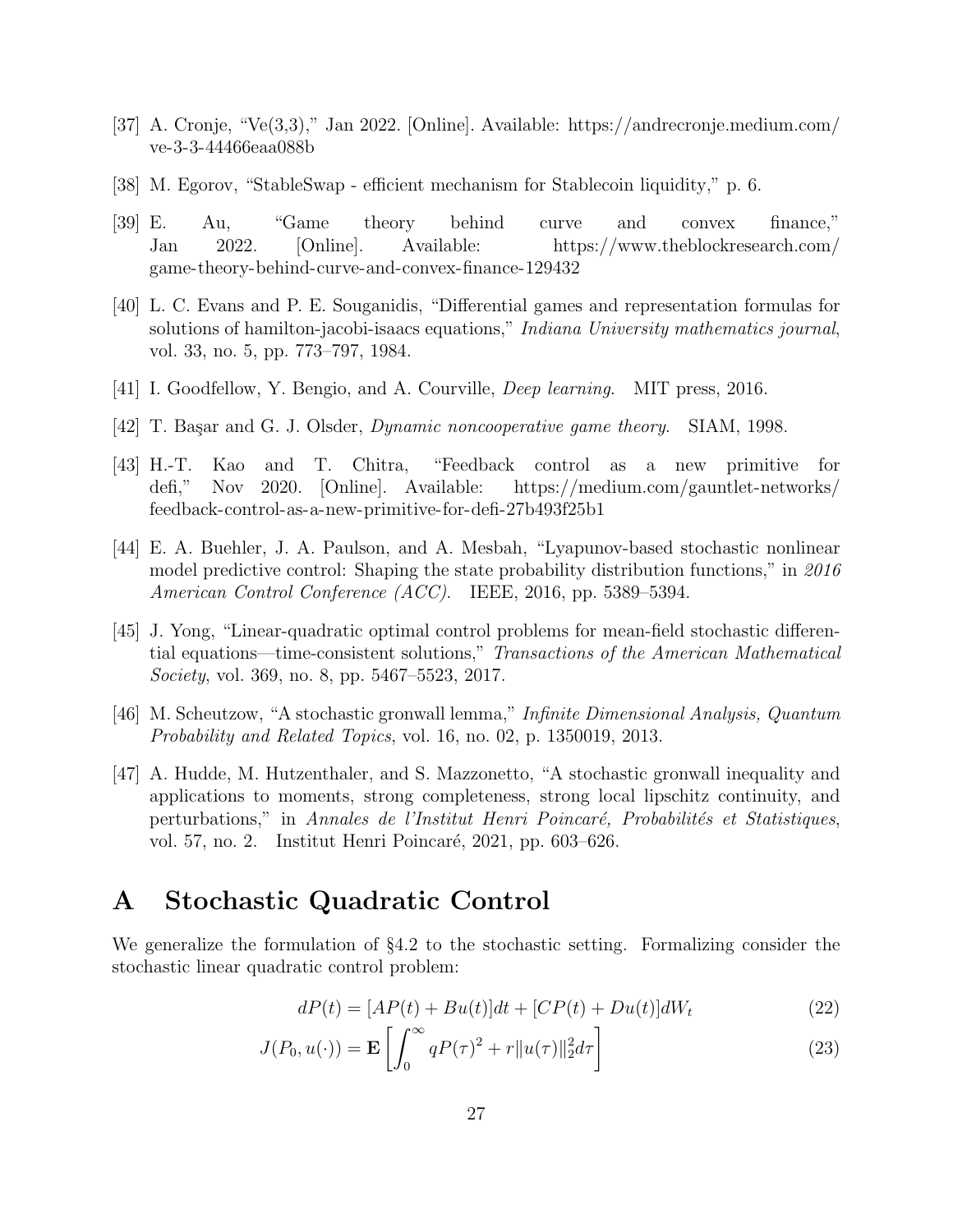where  $P(t) \in \mathbb{R}$ ,  $u(t) \in \mathbb{R}^m$ ,  $A, C \in \mathbb{R}$ ,  $B^{\top}, D^{\top} \in \mathbb{R}^m$ , and  $q, r \in \mathbb{R}$ . Here, for simplicity of notation and analysis we have assumed that  $P^* = 0$ . We show the following:

<span id="page-27-0"></span>**Theorem 2.** If  $A, C \sim \mathcal{N}(0, 1)$  and  $B, D \sim \mathcal{N}(0, I_m)$ , there exists a feedback controller  $u(t) = KP(t)$  minimizing [\(23\)](#page-26-9) such that  $dP(t) = [(A+BK)P(t)]dt + [(C+DK)P(t)]dW_t$ satisfies

$$
\mathbf{E}[P^2(t)] \le \mathbf{E}[e^{-c\sqrt{m}t}P^2(0)]
$$

for some  $c > 0$ .

*Proof.* Defining the value function  $V(P_0) = \inf_u J(P_0, u(\cdot))$ , and assuming that it takes on a quadratic form similar to the deterministic case,  $V(P) = \rho ||P||^2$  where  $\rho$  is as in [\(19\)](#page-18-2). Computing  $\dot{V}(P)$  [\[44\]](#page-26-10) gives

$$
\dot{V}(P) = P^T \left( A^T \rho + \rho A + K^T B \rho + \rho K B + C^T \rho C + C^T \rho D K + K^T D \rho C + K^T D \rho D K \right) P
$$

From [\[45\]](#page-26-11), the control K has the form

$$
K = (r + \rho D^T D)^{-1} (B^T P + \rho D^T D)
$$

and satisfies a stochastic Riccati equation of the form

$$
A^T \rho + \rho A + C^T \rho C - (B^T \rho D^T \rho C)^T (r + \rho D^T D)^{-1} (B^T \rho + D^T \rho C) = -1
$$

Note that  $\alpha = (r + \rho D^T D)$  is a positive scalar. Recall that B, D are drawn independently from  $N(0, I_m)$ . Using the Jensen relation  $\mathbf{E}[1/x] \geq 1/\mathbf{E}[x]$ , we can write the following bound for the expectation of the second term in the above equation

$$
\mathbf{E}[(B^T \rho + D^T \rho C)^T (r + \rho D^T D)^{-1} (B^T \rho + D^T \rho C)] \ge \frac{\mathbf{E}[(B^T \rho D^T \rho C)^T (B^T \rho + D^T \rho C)]}{\mathbf{E}[(r + \rho D^T D)]}
$$
  
=  $\frac{\rho^2 (1 + 2c + c^2) \Omega(m)}{r + \rho O(m)}$   
=  $\frac{\rho^2 (c + 1)^2 \Omega(m)}{r + \rho O(m)}$   
 $\ge C'' \rho$ 

where the second inequality used the fact that  $\mathbf{E}[B^T B] = \mathbf{E}[D^T D] = m$  and expanded the quadratic terms. Using the stochastic Riccati equation and this bound, once can simplify  $V(P)$  to

$$
\mathbf{E}[\dot{V}(P)] \le P^T \left( -O(\rho) - \mathbf{E} \left[ \frac{1}{\alpha^2} (\rho B + \rho CD)(\rho D^T D)(B^T \rho + D^T \rho C) \right] \right) P
$$

We claim the term in the expectation is also  $O(\rho)$ ; one can see this by noting that the numerator is  $O(\rho^3 m^2)$  whereas the denominator is  $O(r + \rho^2 m^2) = O(\rho^2 m^2)$ . This implies that we have:

$$
\mathbf{E}[\dot{V}(P)] \le -O(\rho)P^T P = -O(\rho)V(P)
$$